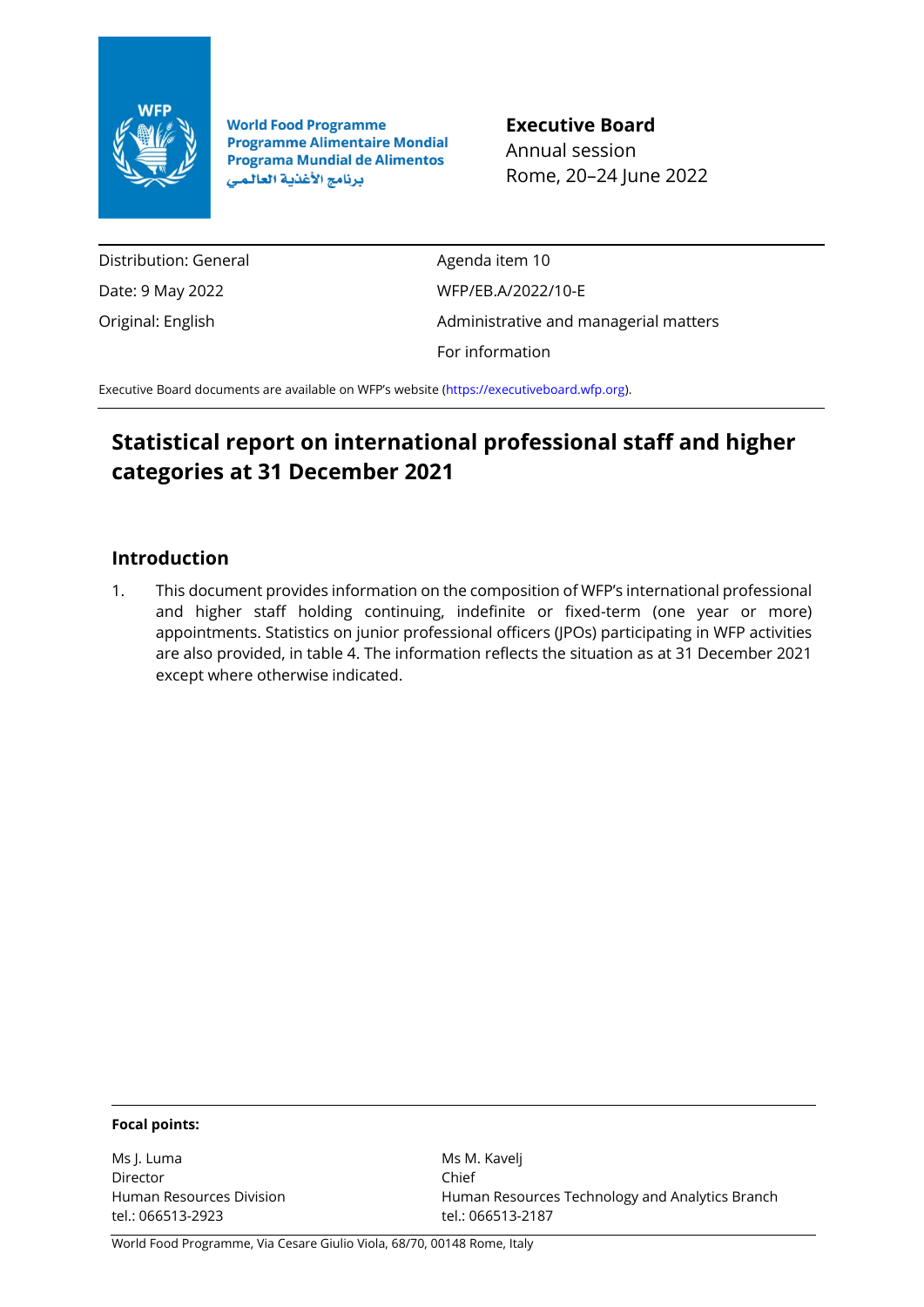# **Staffing statistics for international professional staff and higher**

### **Gender and geographical representation by grade**

2. The total number of international professional staff excluding JPOs increased by 8.7 percentage points, from 1,728 at 31 December 2020 to 1,882 at 31 December 2021.

|                      |              |                |                                     |                                 | TABLE 1: NUMBER OF INTERNATIONAL PROFESSIONAL STAFF, BY GENDER AND GEOGRAPHICAL REPRESENTATION |                    |
|----------------------|--------------|----------------|-------------------------------------|---------------------------------|------------------------------------------------------------------------------------------------|--------------------|
|                      | <b>Total</b> | Women          | % Women                             | <b>Developing</b><br>countries* | % Developing<br>countries                                                                      | Other <sup>t</sup> |
|                      |              |                | At 31 December of 2021 <sup>1</sup> |                                 |                                                                                                |                    |
| <b>Staff members</b> | 1882         | 879            | 46.7                                | 868                             | 46.1                                                                                           | 1                  |
| USG**                | 1            | $\mathsf 0$    | 0.0                                 | $\mathbf 0$                     | 0.0                                                                                            | $\mathsf 0$        |
| $ASG***1$            | 5            | $\overline{3}$ | 60.0                                | 3                               | 60.0                                                                                           | $\mathbf 0$        |
| $D-2$                | 56           | 16             | 28.6                                | 18                              | 32.1                                                                                           | $\mathbf 0$        |
| $D-1$                | 132          | 64             | 48.5                                | 43                              | 32.6                                                                                           | $\mathsf 0$        |
| $P-5$                | 359          | 150            | 41.8                                | 139                             | 38.7                                                                                           | $\mathbf 0$        |
| $P-4$                | 644          | 292            | 45.3                                | 287                             | 44.6                                                                                           | $\mathbf 0$        |
| $P-3$                | 600          | 300            | 50.0                                | 333                             | 52.4                                                                                           | 1                  |
| $P-2$                | 84           | 53             | 63.1                                | 44                              | 52.4                                                                                           | $\mathsf 0$        |
| $P-1$                | 1            | 1              | 100.0                               | 1                               | 100.0                                                                                          | $\mathsf 0$        |
|                      |              |                | At 31 December of 2020 <sup>1</sup> |                                 |                                                                                                |                    |
| <b>Staff members</b> | 1728         | 781            | 45.2                                | 771                             | 44.6                                                                                           | $\mathbf{1}$       |
| USG**                | 1            | 0              | $\mathbf 0$                         | 0                               | $\mathbf 0$                                                                                    | $\mathsf 0$        |
| ASG***1              | 5            | 3              | 60                                  | 3                               | 60                                                                                             | $\mathbf 0$        |
| $D-2$                | 52           | 14             | 26.9                                | 15                              | 28.8                                                                                           | $\mathbf 0$        |
| $D-1$                | 134          | 61             | 45.5                                | 44                              | 32.8                                                                                           | $\mathbf 0$        |
| $P-5$                | 327          | 142            | 43.4                                | 120                             | 36.7                                                                                           | $\mathbf 0$        |
| $P-4$                | 463          | 210            | 45.4                                | 176                             | 38                                                                                             | $\mathbf 0$        |
| $P-3$                | 636          | 289†           | 45.4†                               | 352                             | 55.4                                                                                           | 1                  |
| $P-2$                | 107          | 60             | 56.1                                | 60                              | 56.1                                                                                           | $\mathsf 0$        |
| $P-1$                | 3            | $\overline{2}$ | 66.7                                | 1                               | 33.3                                                                                           | $\mathsf 0$        |

\* Nationals of developing countries

\*\* USG = Under-Secretary-General

\*\*\* ASG = Assistant Secretary-General

<sup>1</sup> Figures do not include the African Risk Capacity international professional staff administered by WFP.

† Includes staff from the State of Palestine.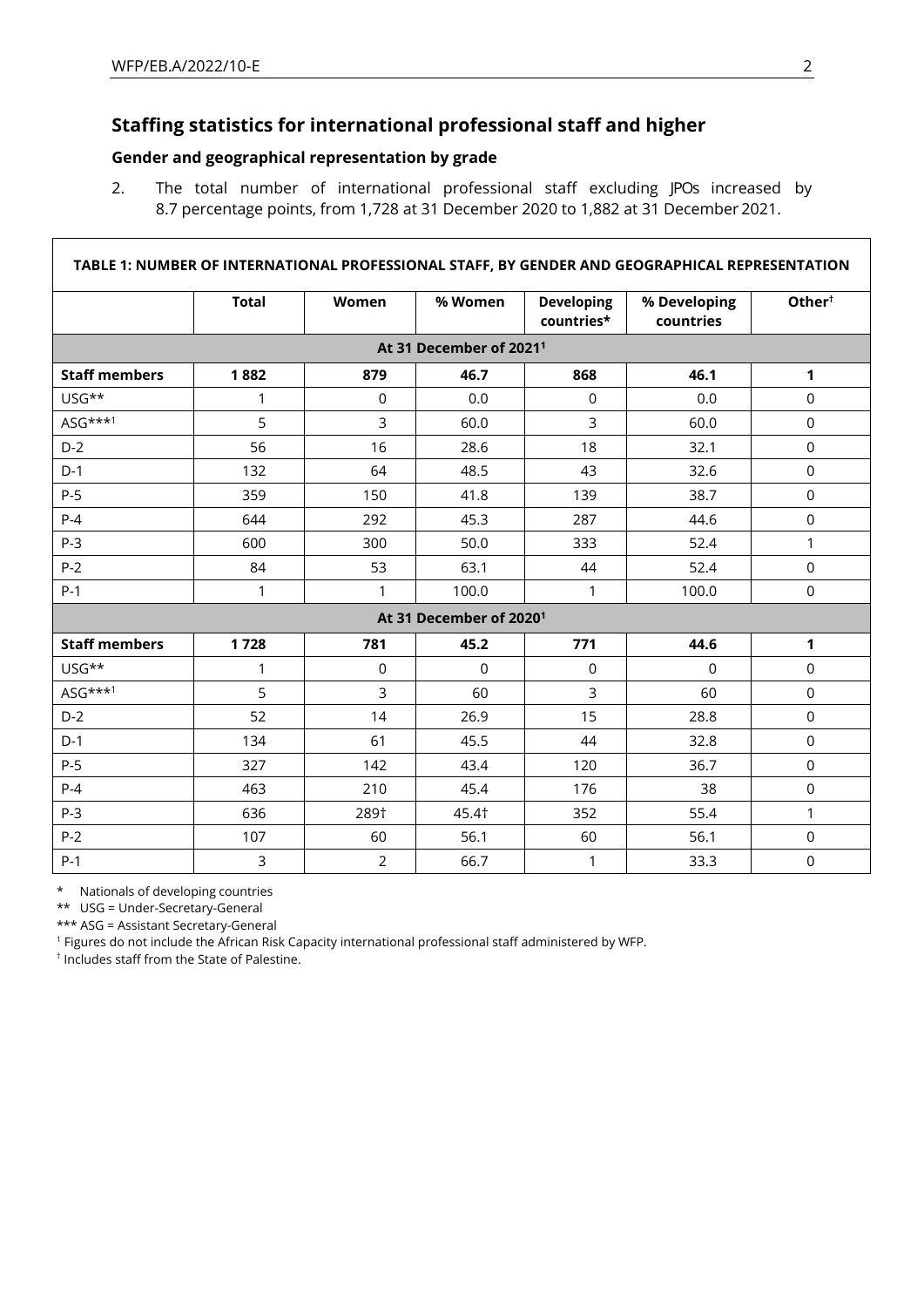3. Women's representation in the international professional staff and higher categories (excluding JPOs) was 46.7 percent at 31 December 2021 (figure 1).

#### **Figure 1: International professional staff by gender and geographical representation (excluding JPOs)**



#### **TABLE 2: GEOGRAPHICAL DISTRIBUTION BY REGION AS PER LISTING FOR ELECTION TO THE WFP EXECUTIVE BOARD**

| <b>Breakdown by region</b>                                                     | No. of staff | Percentage |
|--------------------------------------------------------------------------------|--------------|------------|
| 1. Developing countries                                                        |              |            |
| List A: Africa                                                                 | 523          | 27.8       |
| <b>List B:</b> Asia and the Middle East                                        | 258          | 13.7       |
| <b>List C:</b> Latin America and the Caribbean                                 | 87           | 4.6        |
| <b>Subtotal</b>                                                                | 868          | 46.1       |
| 2. Economically developed countries                                            |              |            |
| <b>List D:</b> North America, Western Europe, Japan, Australia,<br>New Zealand | 935          | 49.7       |
| <b>List E:</b> Eastern Europe                                                  | 78           | 4.1        |
| <b>Subtotal</b>                                                                | 1013         | 53.8       |
| Other*                                                                         | 1            | 0.1        |
| <b>Grand total</b>                                                             | 1882         |            |

\* Includes staff from the State of Palestine.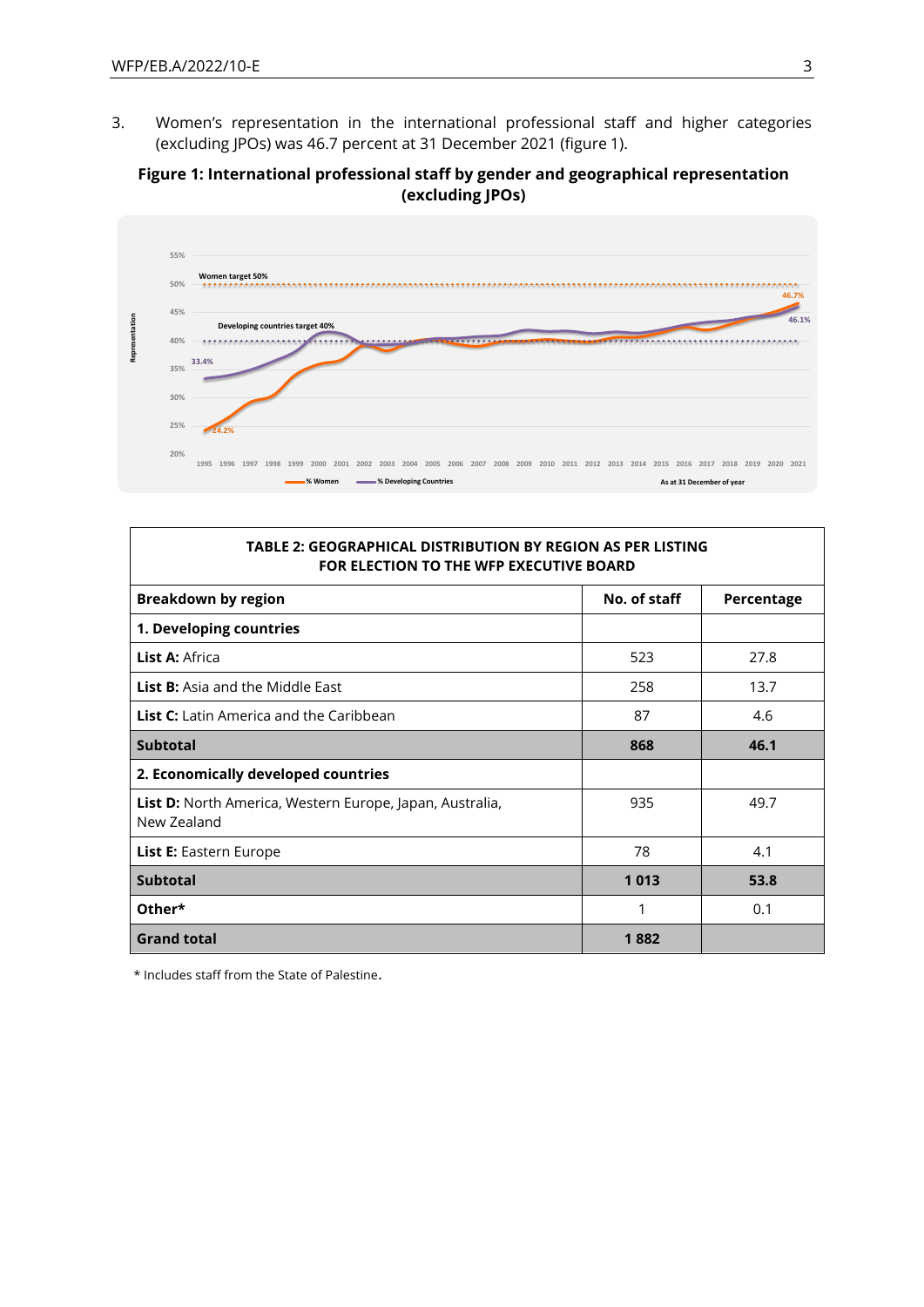| <b>Nationality</b> | Gender                    | $P-1$ | $P-2$        | $P-3$          | $P-4$          | $P-5$          | $D-1$          | $D-2$          | ASG | <b>USG</b> | <b>Total</b>   |
|--------------------|---------------------------|-------|--------------|----------------|----------------|----------------|----------------|----------------|-----|------------|----------------|
|                    | M                         |       | $\mathbf{1}$ | $\,$ 6 $\,$    | $\mathbf{1}$   | $\mathbf{1}$   |                |                |     |            | $\mathsf 9$    |
| Afghanistan        | $\mathsf F$               |       |              |                | 1              |                | $\mathbf{1}$   |                |     |            | $\overline{2}$ |
|                    | <b>Total</b>              |       | $\mathbf{1}$ | $\sqrt{6}$     | $\overline{2}$ | $\mathbf{1}$   | $\mathbf{1}$   |                |     |            | 11             |
|                    | $\boldsymbol{\mathsf{M}}$ |       |              |                | $\overline{2}$ |                |                |                |     |            | $\overline{2}$ |
| Albania            | F                         |       |              |                |                | $\mathbf 1$    |                |                |     |            | $\mathbf{1}$   |
|                    | <b>Total</b>              |       |              |                | $\overline{2}$ | $\mathbf{1}$   |                |                |     |            | $\mathsf{3}$   |
|                    | $\boldsymbol{\mathsf{M}}$ |       |              |                |                | $\mathbf{1}$   |                |                |     |            | $\mathbf{1}$   |
| Algeria            | F                         |       |              |                | $\overline{2}$ |                | $\mathbf{1}$   |                |     |            | $\mathsf 3$    |
|                    | <b>Total</b>              |       |              |                | $\overline{2}$ | $\mathbf{1}$   | $\mathbf{1}$   |                |     |            | $\overline{4}$ |
|                    | M                         |       |              |                | $\mathbf{1}$   |                |                |                |     |            | $\mathbf{1}$   |
| Angola             | F                         |       |              |                | $\overline{2}$ |                |                |                |     |            | $\overline{2}$ |
|                    | <b>Total</b>              |       |              |                | $\mathsf{3}$   |                |                |                |     |            | $\mathsf{3}$   |
|                    | M                         |       |              |                | $\mathbf{1}$   |                |                |                |     |            | $\mathbf{1}$   |
| Argentina          | F                         |       |              |                | $\sqrt{2}$     |                |                |                |     |            | $\overline{2}$ |
|                    | <b>Total</b>              |       |              |                | $\mathsf{3}$   |                |                |                |     |            | $\mathsf{3}$   |
|                    | M                         |       | $\mathbf{1}$ | $\mathbf{1}$   | $\mathbf{1}$   |                |                |                |     |            | 3              |
| Armenia            | F                         |       |              |                | 1              |                |                |                |     |            | $\mathbf{1}$   |
|                    | <b>Total</b>              |       | $\mathbf{1}$ | $\mathbf{1}$   | $\overline{2}$ |                |                |                |     |            | $\overline{4}$ |
| Australia          | M                         |       |              | $\mathbf{1}$   | $\mathsf S$    | $\mathbf 2$    | $\mathbf 2$    | $\sqrt{2}$     |     |            | $12$           |
|                    | $\mathsf F$               |       |              | $\mathsf S$    | $\,8\,$        | $\mathsf 3$    | $\overline{2}$ |                |     |            | $18\,$         |
|                    | <b>Total</b>              |       |              | $\,$ 6 $\,$    | 13             | 5              | $\overline{4}$ | $\overline{2}$ |     |            | 30             |
|                    | $\boldsymbol{\mathsf{M}}$ |       |              |                | $\mathbf{1}$   | $\mathbf 2$    | $\overline{2}$ | $\mathbf{1}$   |     |            | $\,$ 6 $\,$    |
| Austria            | F                         |       |              | 1              |                | $\overline{2}$ |                |                |     |            | $\mathsf 3$    |
|                    | <b>Total</b>              |       |              | $\mathbf{1}$   | $\mathbf{1}$   | $\overline{4}$ | $\sqrt{2}$     | $\mathbf{1}$   |     |            | $\mathsf 9$    |
|                    | $\boldsymbol{\mathsf{M}}$ |       |              |                |                |                |                |                |     |            |                |
| Azerbaijan         | $\mathsf F$               |       | $\mathbf{1}$ |                |                |                |                |                |     |            | $\mathbf{1}$   |
|                    | <b>Total</b>              |       | $\mathbf{1}$ |                |                |                |                |                |     |            | $\mathbf{1}$   |
|                    | $\boldsymbol{\mathsf{M}}$ |       |              |                | 3              | $\mathbf{1}$   | $\mathbf{1}$   |                |     |            | 5              |
| Bangladesh         | $\mathsf F$               |       |              | $\mathbf{1}$   | $\mathbf{1}$   |                |                |                |     |            | $\overline{2}$ |
|                    | <b>Total</b>              |       |              | $\mathbf{1}$   | $\overline{4}$ | $\mathbf{1}$   | $\mathbf{1}$   |                |     |            | $\overline{7}$ |
|                    | $\boldsymbol{\mathsf{M}}$ |       |              | $\mathsf{3}$   | $10$           | $\,$ 6 $\,$    | $\overline{2}$ |                |     |            | 21             |
| Belgium            | $\mathsf F$               |       | $\mathbf{1}$ | $\overline{2}$ | 5              | $\mathsf{3}$   | $\sqrt{2}$     |                |     |            | 13             |
|                    | <b>Total</b>              |       | $\mathbf{1}$ | 5              | 15             | $\mathsf 9$    | $\overline{4}$ |                |     |            | 34             |
|                    | $\boldsymbol{\mathsf{M}}$ |       | $\mathbf{1}$ | $\overline{2}$ | $\mathsf{3}$   | $\mathbf{1}$   |                |                |     |            | $\overline{7}$ |
| Benin              | $\mathsf F$               |       |              |                | $\overline{2}$ |                |                |                |     |            | $\overline{2}$ |
|                    | <b>Total</b>              |       | $\mathbf{1}$ | $\overline{2}$ | 5              | $\mathbf{1}$   |                |                |     |            | $\mathsf 9$    |
|                    | $\boldsymbol{\mathsf{M}}$ |       |              | $\mathbf{1}$   |                | $\mathbf{1}$   |                |                |     |            | $\overline{2}$ |
| Bhutan             | $\mathsf F$               |       |              |                |                |                |                |                |     |            |                |
|                    | <b>Total</b>              |       |              | $\mathbf{1}$   |                | $\mathbf{1}$   |                |                |     |            | $\overline{2}$ |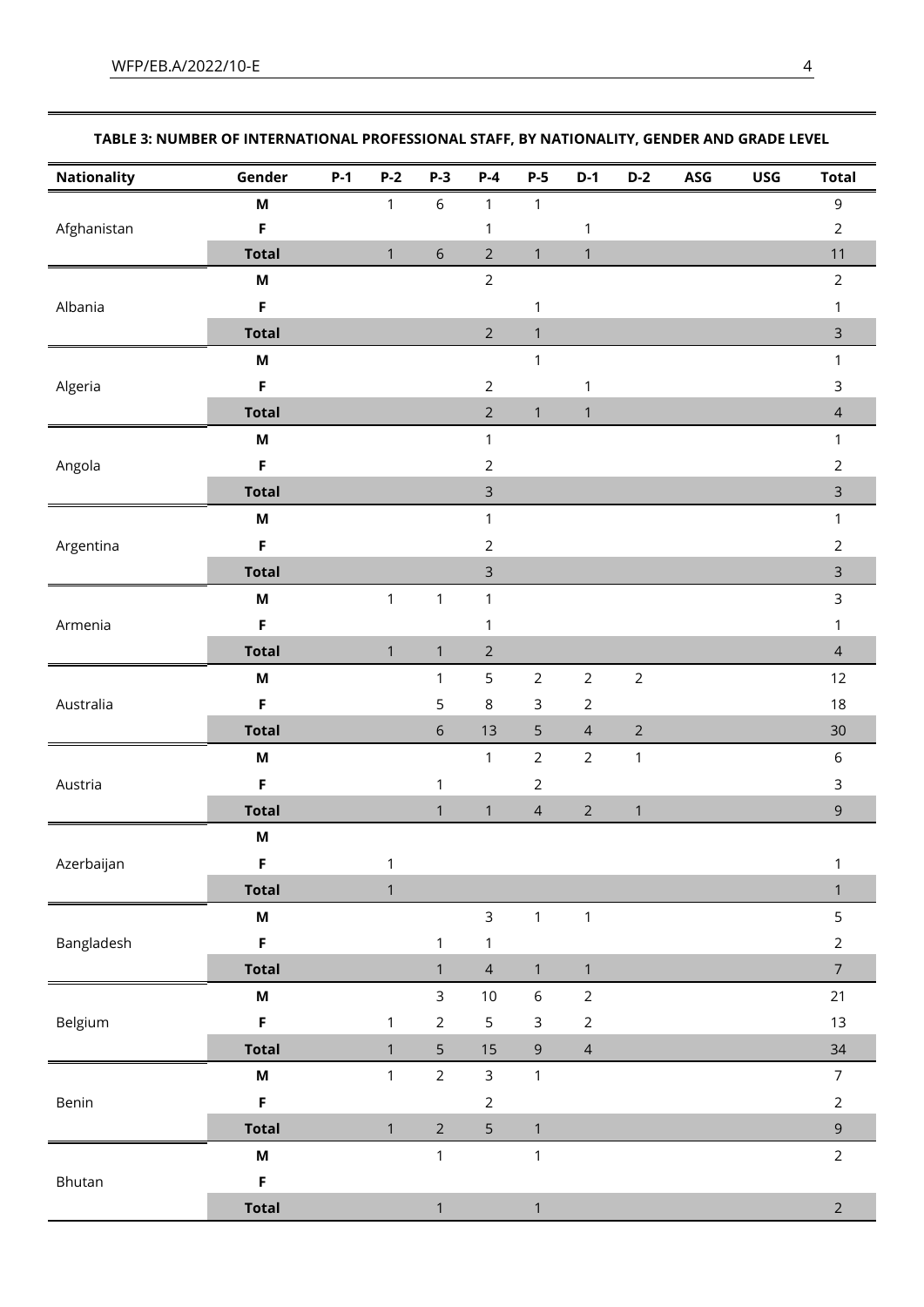| Nationality                         | Gender                    | P-1 | P-2            | P-3            | P-4                                                                                                                                                                                                                                                                                                                                                                                                                                                                                                                                                                                                                                                                                                                                                                                                                                                                                                                                                                                    | P-5            | D-1          | $D - 2$ | ASG | <b>USG</b> | Total          |
|-------------------------------------|---------------------------|-----|----------------|----------------|----------------------------------------------------------------------------------------------------------------------------------------------------------------------------------------------------------------------------------------------------------------------------------------------------------------------------------------------------------------------------------------------------------------------------------------------------------------------------------------------------------------------------------------------------------------------------------------------------------------------------------------------------------------------------------------------------------------------------------------------------------------------------------------------------------------------------------------------------------------------------------------------------------------------------------------------------------------------------------------|----------------|--------------|---------|-----|------------|----------------|
|                                     | M                         |     |                |                |                                                                                                                                                                                                                                                                                                                                                                                                                                                                                                                                                                                                                                                                                                                                                                                                                                                                                                                                                                                        |                |              |         |     |            |                |
| Bolivia (Plurinational<br>State of) | F                         |     |                | $\mathbf{1}$   |                                                                                                                                                                                                                                                                                                                                                                                                                                                                                                                                                                                                                                                                                                                                                                                                                                                                                                                                                                                        |                | $\mathbf{1}$ |         |     |            | $\overline{2}$ |
|                                     | <b>Total</b>              |     |                | $\mathbf{1}$   |                                                                                                                                                                                                                                                                                                                                                                                                                                                                                                                                                                                                                                                                                                                                                                                                                                                                                                                                                                                        |                | $\mathbf{1}$ |         |     |            | $\overline{2}$ |
|                                     | $\boldsymbol{\mathsf{M}}$ |     |                | $\mathbf{1}$   | $\mathbf{1}$<br>$\overline{2}$<br>$\mathbf{1}$<br>$\overline{2}$<br>$\overline{2}$<br>$\mathbf{1}$<br>$\mathbf{1}$<br>$\,$ 6 $\,$<br>$\mathbf{1}$<br>$\sqrt{2}$<br>$\,8\,$<br>$\mathbf{1}$<br>$\mathbf{1}$<br>$\mathbf{1}$<br>$\overline{7}$<br>$\overline{2}$<br>1<br>$\,8\,$<br>$\overline{2}$<br>$\overline{4}$<br>$\mathbf{1}$<br>$\mathbf{1}$<br>$\mathsf 3$<br>$\mathbf{1}$<br>$\overline{7}$<br>$\overline{2}$<br>$\mathbf{1}$<br>$\mathbf{1}$<br>$\mathbf{1}$<br>$\overline{2}$<br>$\overline{4}$<br>$\mathbf{1}$<br>$1 \qquad 4$<br>1<br>5 <sup>1</sup><br>$6\,$<br>$\mathbf{1}$<br>$\mathbf{1}$<br>$\overline{4}$<br>$\overline{7}$<br>$\overline{2}$<br>$10\,$<br>14<br>12<br>$\overline{4}$<br>$\overline{2}$<br>$16\,$<br>$11$<br>24<br>$\mathbf{1}$<br>$\mathbf{1}$<br>$\mathbf{1}$<br>1<br>$\mathbf{1}$<br>$\mathbf{1}$<br>$\overline{1}$<br>$\mathbf{1}$<br>$\mathbf{1}$<br>$\mathbf{1}$<br>$\sqrt{2}$<br>$\mathsf{3}$<br>$\mathbf{1}$<br>$\mathbf{1}$<br>$\mathbf{1}$ | $\overline{2}$ |              |         |     |            |                |
| Bosnia and<br>Herzegovina           | F                         |     |                |                |                                                                                                                                                                                                                                                                                                                                                                                                                                                                                                                                                                                                                                                                                                                                                                                                                                                                                                                                                                                        |                |              |         |     |            | 3              |
|                                     | <b>Total</b>              |     |                | $\mathbf{1}$   |                                                                                                                                                                                                                                                                                                                                                                                                                                                                                                                                                                                                                                                                                                                                                                                                                                                                                                                                                                                        |                |              |         |     |            | 5              |
|                                     | $\boldsymbol{\mathsf{M}}$ |     |                |                |                                                                                                                                                                                                                                                                                                                                                                                                                                                                                                                                                                                                                                                                                                                                                                                                                                                                                                                                                                                        |                |              |         |     |            | $\mathbf{1}$   |
| Botswana                            | F                         |     |                |                |                                                                                                                                                                                                                                                                                                                                                                                                                                                                                                                                                                                                                                                                                                                                                                                                                                                                                                                                                                                        |                |              |         |     |            |                |
|                                     | <b>Total</b>              |     |                |                |                                                                                                                                                                                                                                                                                                                                                                                                                                                                                                                                                                                                                                                                                                                                                                                                                                                                                                                                                                                        |                |              |         |     |            | $\mathbf{1}$   |
|                                     | M                         |     | $\mathbf{1}$   | $\overline{2}$ |                                                                                                                                                                                                                                                                                                                                                                                                                                                                                                                                                                                                                                                                                                                                                                                                                                                                                                                                                                                        |                |              |         |     |            | $10$           |
| Brazil                              | F                         |     | 1              | $\mathbf{1}$   |                                                                                                                                                                                                                                                                                                                                                                                                                                                                                                                                                                                                                                                                                                                                                                                                                                                                                                                                                                                        |                |              |         |     |            | $\overline{4}$ |
|                                     | <b>Total</b>              |     | $2^{\circ}$    | $\overline{3}$ |                                                                                                                                                                                                                                                                                                                                                                                                                                                                                                                                                                                                                                                                                                                                                                                                                                                                                                                                                                                        |                |              |         |     |            | 14             |
|                                     | $\boldsymbol{\mathsf{M}}$ |     |                |                |                                                                                                                                                                                                                                                                                                                                                                                                                                                                                                                                                                                                                                                                                                                                                                                                                                                                                                                                                                                        |                |              |         |     |            | $\mathbf{1}$   |
| <b>Bulgaria</b>                     | F                         |     |                |                |                                                                                                                                                                                                                                                                                                                                                                                                                                                                                                                                                                                                                                                                                                                                                                                                                                                                                                                                                                                        |                |              |         |     |            |                |
|                                     | <b>Total</b>              |     |                |                |                                                                                                                                                                                                                                                                                                                                                                                                                                                                                                                                                                                                                                                                                                                                                                                                                                                                                                                                                                                        |                |              |         |     |            | $\mathbf{1}$   |
|                                     | M                         |     |                | $\overline{2}$ |                                                                                                                                                                                                                                                                                                                                                                                                                                                                                                                                                                                                                                                                                                                                                                                                                                                                                                                                                                                        |                |              |         |     |            | 11             |
| Burkina Faso                        | F                         |     |                |                |                                                                                                                                                                                                                                                                                                                                                                                                                                                                                                                                                                                                                                                                                                                                                                                                                                                                                                                                                                                        |                |              |         |     |            | $\mathbf{1}$   |
|                                     | <b>Total</b>              |     |                | $\overline{2}$ |                                                                                                                                                                                                                                                                                                                                                                                                                                                                                                                                                                                                                                                                                                                                                                                                                                                                                                                                                                                        |                |              |         |     |            | 12             |
|                                     | M                         |     |                | 5              |                                                                                                                                                                                                                                                                                                                                                                                                                                                                                                                                                                                                                                                                                                                                                                                                                                                                                                                                                                                        |                |              |         |     |            | 11             |
| Burundi                             | F                         |     |                | $\overline{2}$ |                                                                                                                                                                                                                                                                                                                                                                                                                                                                                                                                                                                                                                                                                                                                                                                                                                                                                                                                                                                        |                |              |         |     |            | 6              |
|                                     | <b>Total</b>              |     |                | $\overline{7}$ |                                                                                                                                                                                                                                                                                                                                                                                                                                                                                                                                                                                                                                                                                                                                                                                                                                                                                                                                                                                        |                |              |         |     |            | 17             |
|                                     | M                         |     |                |                |                                                                                                                                                                                                                                                                                                                                                                                                                                                                                                                                                                                                                                                                                                                                                                                                                                                                                                                                                                                        |                |              |         |     |            | $\mathbf{1}$   |
| Cabo Verde                          | F                         |     |                |                |                                                                                                                                                                                                                                                                                                                                                                                                                                                                                                                                                                                                                                                                                                                                                                                                                                                                                                                                                                                        |                |              |         |     |            |                |
|                                     | <b>Total</b>              |     |                |                |                                                                                                                                                                                                                                                                                                                                                                                                                                                                                                                                                                                                                                                                                                                                                                                                                                                                                                                                                                                        |                |              |         |     |            | $\mathbf{1}$   |
|                                     | $\boldsymbol{\mathsf{M}}$ |     |                | $\mathbf{1}$   |                                                                                                                                                                                                                                                                                                                                                                                                                                                                                                                                                                                                                                                                                                                                                                                                                                                                                                                                                                                        |                |              |         |     |            | 8              |
| Cameroon                            | $\mathsf F$               |     | $\mathsf{3}$   | $\mathbf{3}$   |                                                                                                                                                                                                                                                                                                                                                                                                                                                                                                                                                                                                                                                                                                                                                                                                                                                                                                                                                                                        |                |              |         |     |            | 12             |
|                                     | <b>Total</b>              |     | $\overline{3}$ | $\overline{4}$ |                                                                                                                                                                                                                                                                                                                                                                                                                                                                                                                                                                                                                                                                                                                                                                                                                                                                                                                                                                                        |                |              |         |     |            | 20             |
|                                     | M                         |     | $\mathbf{1}$   | 8              |                                                                                                                                                                                                                                                                                                                                                                                                                                                                                                                                                                                                                                                                                                                                                                                                                                                                                                                                                                                        |                |              |         |     |            | 32             |
| Canada                              | $\mathsf F$               |     | 3              | 13             |                                                                                                                                                                                                                                                                                                                                                                                                                                                                                                                                                                                                                                                                                                                                                                                                                                                                                                                                                                                        |                |              |         |     |            | 46             |
|                                     | <b>Total</b>              |     | $\overline{4}$ | 21             |                                                                                                                                                                                                                                                                                                                                                                                                                                                                                                                                                                                                                                                                                                                                                                                                                                                                                                                                                                                        |                |              |         |     |            | $78\,$         |
|                                     | M                         |     |                | $\overline{4}$ |                                                                                                                                                                                                                                                                                                                                                                                                                                                                                                                                                                                                                                                                                                                                                                                                                                                                                                                                                                                        |                |              |         |     |            | 5              |
| Chad                                | $\mathsf F$               |     |                | $\mathbf{1}$   |                                                                                                                                                                                                                                                                                                                                                                                                                                                                                                                                                                                                                                                                                                                                                                                                                                                                                                                                                                                        |                |              |         |     |            | $\mathbf{1}$   |
|                                     | <b>Total</b>              |     |                | 5              |                                                                                                                                                                                                                                                                                                                                                                                                                                                                                                                                                                                                                                                                                                                                                                                                                                                                                                                                                                                        |                |              |         |     |            | $\overline{6}$ |
|                                     | $\boldsymbol{\mathsf{M}}$ |     |                | $\mathbf{1}$   |                                                                                                                                                                                                                                                                                                                                                                                                                                                                                                                                                                                                                                                                                                                                                                                                                                                                                                                                                                                        |                |              |         |     |            | $\mathbf{1}$   |
| Chile                               | $\mathsf F$               |     |                | 1              |                                                                                                                                                                                                                                                                                                                                                                                                                                                                                                                                                                                                                                                                                                                                                                                                                                                                                                                                                                                        |                |              |         |     |            | 3              |
|                                     | <b>Total</b>              |     |                | $\overline{2}$ |                                                                                                                                                                                                                                                                                                                                                                                                                                                                                                                                                                                                                                                                                                                                                                                                                                                                                                                                                                                        |                |              |         |     |            | $\overline{4}$ |
|                                     | M                         |     | $\mathbf{1}$   | $\mathbf{1}$   |                                                                                                                                                                                                                                                                                                                                                                                                                                                                                                                                                                                                                                                                                                                                                                                                                                                                                                                                                                                        |                |              |         |     |            | $\sqrt{6}$     |
| China                               | $\mathsf F$               |     |                | 5              |                                                                                                                                                                                                                                                                                                                                                                                                                                                                                                                                                                                                                                                                                                                                                                                                                                                                                                                                                                                        |                |              |         |     |            | $\overline{7}$ |
|                                     | <b>Total</b>              |     | $\mathbf{1}$   | $\sqrt{6}$     |                                                                                                                                                                                                                                                                                                                                                                                                                                                                                                                                                                                                                                                                                                                                                                                                                                                                                                                                                                                        |                |              |         |     |            | 13             |

-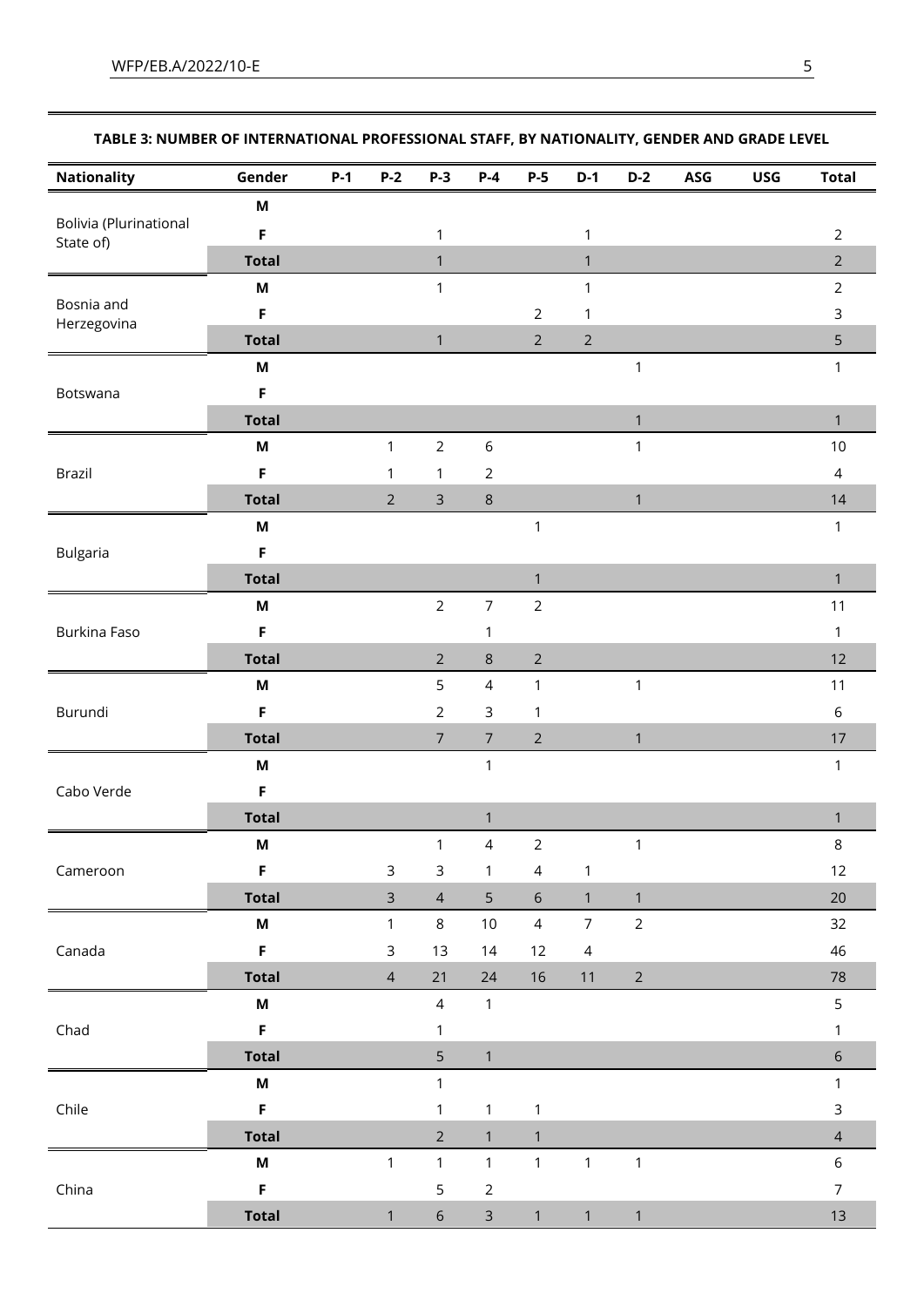| <b>Nationality</b>                       | Gender                    | $P-1$ | $P-2$                                                                                                                                                                                                                                                                                                                                                                                                                                                                                                                                                                                                                                                                 | $P-3$          | $P-4$          | $P-5$          | $D-1$        | $D-2$ | ASG | <b>USG</b> | <b>Total</b>   |
|------------------------------------------|---------------------------|-------|-----------------------------------------------------------------------------------------------------------------------------------------------------------------------------------------------------------------------------------------------------------------------------------------------------------------------------------------------------------------------------------------------------------------------------------------------------------------------------------------------------------------------------------------------------------------------------------------------------------------------------------------------------------------------|----------------|----------------|----------------|--------------|-------|-----|------------|----------------|
|                                          | M                         |       |                                                                                                                                                                                                                                                                                                                                                                                                                                                                                                                                                                                                                                                                       |                |                |                |              |       |     |            | $\overline{7}$ |
| Colombia                                 | F                         |       | $\overline{2}$                                                                                                                                                                                                                                                                                                                                                                                                                                                                                                                                                                                                                                                        | $\mathsf{3}$   |                | $\mathbf{1}$   |              |       |     |            | $\,8\,$        |
|                                          | <b>Total</b>              |       | $\sqrt{2}$                                                                                                                                                                                                                                                                                                                                                                                                                                                                                                                                                                                                                                                            | $\sqrt{6}$     | $\overline{4}$ | 3              |              |       |     |            | 15             |
|                                          | M                         |       |                                                                                                                                                                                                                                                                                                                                                                                                                                                                                                                                                                                                                                                                       |                |                | $\mathbf{1}$   |              |       |     |            | $\mathbf{1}$   |
| Congo, Republic of                       | F                         |       |                                                                                                                                                                                                                                                                                                                                                                                                                                                                                                                                                                                                                                                                       |                |                |                |              |       |     |            |                |
| the                                      | <b>Total</b>              |       |                                                                                                                                                                                                                                                                                                                                                                                                                                                                                                                                                                                                                                                                       |                |                | $\mathbf{1}$   |              |       |     |            | $\mathbf{1}$   |
|                                          | M                         |       |                                                                                                                                                                                                                                                                                                                                                                                                                                                                                                                                                                                                                                                                       | $\,$ 6 $\,$    | 5              | $\overline{2}$ | $\mathbf 1$  |       |     |            | 14             |
| Côte d'Ivoire                            | F                         |       |                                                                                                                                                                                                                                                                                                                                                                                                                                                                                                                                                                                                                                                                       | 1              |                | 1              |              |       |     |            | $\overline{2}$ |
|                                          | <b>Total</b>              |       |                                                                                                                                                                                                                                                                                                                                                                                                                                                                                                                                                                                                                                                                       | $\overline{7}$ | 5              | $\mathsf{3}$   | $\mathbf 1$  |       |     |            | 16             |
|                                          | M                         |       |                                                                                                                                                                                                                                                                                                                                                                                                                                                                                                                                                                                                                                                                       | $\mathbf{1}$   |                |                |              |       |     |            | 1              |
| Croatia                                  | $\mathsf F$               |       |                                                                                                                                                                                                                                                                                                                                                                                                                                                                                                                                                                                                                                                                       |                | $\mathbf{1}$   | $\mathbf 1$    |              |       |     |            | $\overline{2}$ |
|                                          | <b>Total</b>              |       |                                                                                                                                                                                                                                                                                                                                                                                                                                                                                                                                                                                                                                                                       | $\mathbf{1}$   | $\mathbf{1}$   | $\mathbf{1}$   |              |       |     |            | $\mathsf{3}$   |
|                                          | $\boldsymbol{\mathsf{M}}$ |       |                                                                                                                                                                                                                                                                                                                                                                                                                                                                                                                                                                                                                                                                       |                |                |                |              |       |     |            |                |
| Cuba                                     | $\mathsf F$               |       |                                                                                                                                                                                                                                                                                                                                                                                                                                                                                                                                                                                                                                                                       | 1              |                |                |              |       |     |            | $\mathbf{1}$   |
|                                          | <b>Total</b>              |       |                                                                                                                                                                                                                                                                                                                                                                                                                                                                                                                                                                                                                                                                       | $\mathbf{1}$   |                |                |              |       |     |            | $\mathbf{1}$   |
|                                          | M                         |       |                                                                                                                                                                                                                                                                                                                                                                                                                                                                                                                                                                                                                                                                       |                |                |                |              |       |     |            |                |
| Cyprus                                   | F                         |       |                                                                                                                                                                                                                                                                                                                                                                                                                                                                                                                                                                                                                                                                       |                | $\mathbf{1}$   |                |              |       |     |            | $\mathbf{1}$   |
|                                          | <b>Total</b>              |       |                                                                                                                                                                                                                                                                                                                                                                                                                                                                                                                                                                                                                                                                       |                | $\mathbf{1}$   |                |              |       |     |            | $\mathbf{1}$   |
| Czechia                                  | $\boldsymbol{\mathsf{M}}$ |       |                                                                                                                                                                                                                                                                                                                                                                                                                                                                                                                                                                                                                                                                       |                |                |                |              |       |     |            |                |
|                                          | F                         |       | $\mathsf{3}$<br>$\overline{2}$<br>$\overline{2}$<br>$\overline{2}$<br>$\overline{2}$<br>$\overline{2}$<br>$\overline{2}$<br>$\overline{2}$<br>$\mathbf{1}$<br>$\mathbf{1}$<br>$\overline{7}$<br>$\boldsymbol{7}$<br>$\mathbf{1}$<br>$\overline{2}$<br>$\mathbf{1}$<br>$\mathbf{1}$<br>$\,8\,$<br>$\overline{9}$<br>$\overline{2}$<br>5<br>$\overline{4}$<br>$\mathbf{1}$<br>$\mathbf{1}$<br>1<br>$\mathsf{3}$<br>$\mathsf 3$<br>$\overline{2}$<br>$\sqrt{4}$<br>$\,8\,$<br>6<br>$\mathbf{1}$<br>$\mathbf{1}$<br>$\mathbf{1}$<br>$\mathbf{1}$<br>1<br>$\overline{2}$<br>$\mathbf{1}$<br>$\mathbf{1}$<br>$\mathbf{1}$<br>$\mathbf{1}$<br>$\mathbf{1}$<br>$\overline{2}$ |                |                | $\overline{4}$ |              |       |     |            |                |
|                                          | <b>Total</b>              |       |                                                                                                                                                                                                                                                                                                                                                                                                                                                                                                                                                                                                                                                                       |                |                |                |              |       |     |            | $\overline{4}$ |
|                                          | M                         |       |                                                                                                                                                                                                                                                                                                                                                                                                                                                                                                                                                                                                                                                                       |                |                |                |              |       |     |            | $\mathbf{1}$   |
| Democratic People's<br>Republic of Korea | $\mathsf F$               |       |                                                                                                                                                                                                                                                                                                                                                                                                                                                                                                                                                                                                                                                                       |                |                |                |              |       |     |            |                |
|                                          | <b>Total</b>              |       |                                                                                                                                                                                                                                                                                                                                                                                                                                                                                                                                                                                                                                                                       |                |                |                |              |       |     |            | $\mathbf{1}$   |
|                                          | M                         |       |                                                                                                                                                                                                                                                                                                                                                                                                                                                                                                                                                                                                                                                                       |                |                |                |              |       |     |            | 15             |
| Democratic Republic<br>of the Congo      | F                         |       |                                                                                                                                                                                                                                                                                                                                                                                                                                                                                                                                                                                                                                                                       |                |                |                |              |       |     |            | $\overline{4}$ |
|                                          | <b>Total</b>              |       |                                                                                                                                                                                                                                                                                                                                                                                                                                                                                                                                                                                                                                                                       |                |                |                |              |       |     |            | 19             |
|                                          | M                         |       |                                                                                                                                                                                                                                                                                                                                                                                                                                                                                                                                                                                                                                                                       |                |                |                |              |       |     |            | 12             |
| Denmark                                  | F                         |       |                                                                                                                                                                                                                                                                                                                                                                                                                                                                                                                                                                                                                                                                       |                |                |                |              |       |     |            | 8              |
|                                          | <b>Total</b>              |       |                                                                                                                                                                                                                                                                                                                                                                                                                                                                                                                                                                                                                                                                       |                |                |                |              |       |     |            | 20             |
|                                          | $\boldsymbol{\mathsf{M}}$ |       |                                                                                                                                                                                                                                                                                                                                                                                                                                                                                                                                                                                                                                                                       |                |                |                |              |       |     |            | $\overline{2}$ |
| Djibouti                                 | $\mathsf F$               |       |                                                                                                                                                                                                                                                                                                                                                                                                                                                                                                                                                                                                                                                                       |                |                |                |              |       |     |            | 1              |
|                                          | <b>Total</b>              |       |                                                                                                                                                                                                                                                                                                                                                                                                                                                                                                                                                                                                                                                                       |                |                |                |              |       |     |            | $\mathsf{3}$   |
|                                          | M                         |       |                                                                                                                                                                                                                                                                                                                                                                                                                                                                                                                                                                                                                                                                       |                |                |                |              |       |     |            | $\mathbf{1}$   |
| Dominican Republic                       | F                         |       |                                                                                                                                                                                                                                                                                                                                                                                                                                                                                                                                                                                                                                                                       |                |                |                |              |       |     |            | $\mathbf{1}$   |
|                                          | <b>Total</b>              |       |                                                                                                                                                                                                                                                                                                                                                                                                                                                                                                                                                                                                                                                                       |                |                |                |              |       |     |            | $\overline{2}$ |
|                                          | $\boldsymbol{\mathsf{M}}$ |       |                                                                                                                                                                                                                                                                                                                                                                                                                                                                                                                                                                                                                                                                       |                |                |                |              |       |     |            | $\overline{2}$ |
| Ecuador                                  | F                         |       |                                                                                                                                                                                                                                                                                                                                                                                                                                                                                                                                                                                                                                                                       |                | 1              |                | $\mathbf{1}$ |       |     |            | $\overline{2}$ |
|                                          | <b>Total</b>              |       |                                                                                                                                                                                                                                                                                                                                                                                                                                                                                                                                                                                                                                                                       |                | $\overline{3}$ |                | $\mathbf{1}$ |       |     |            | $\overline{4}$ |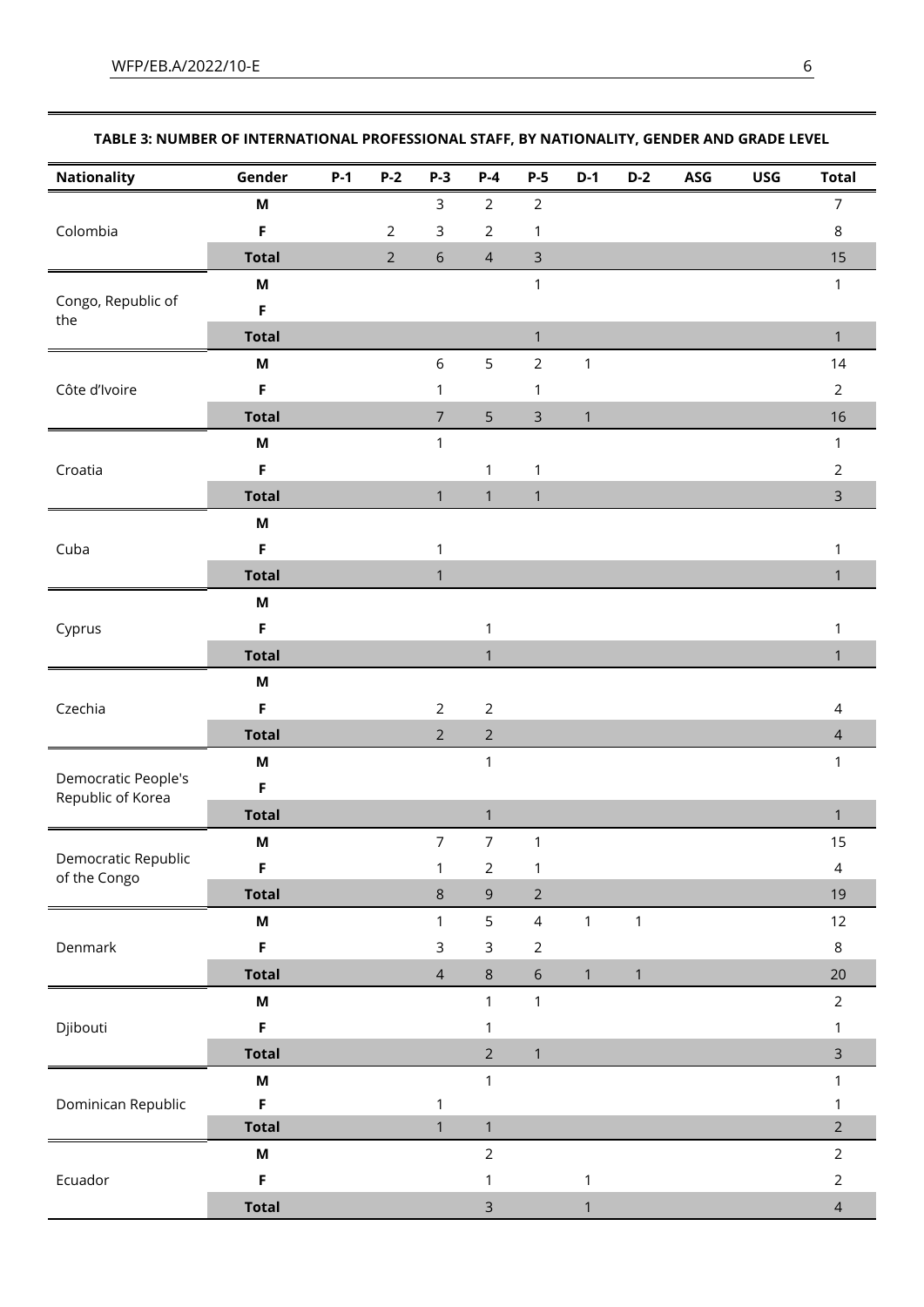| <b>Nationality</b> | Gender                    | $P-1$ | $P-2$          | $P-3$          | $P-4$          | $P-5$          | $D-1$          | $D-2$          | ASG          | <b>USG</b> | <b>Total</b>                                                                                                                                                                                                              |
|--------------------|---------------------------|-------|----------------|----------------|----------------|----------------|----------------|----------------|--------------|------------|---------------------------------------------------------------------------------------------------------------------------------------------------------------------------------------------------------------------------|
|                    | M                         |       |                | $\mathsf 9$    | $\mathsf{3}$   | $\overline{2}$ |                |                |              |            | 14                                                                                                                                                                                                                        |
| Egypt              | $\mathsf F$               |       | $\mathbf{1}$   | $\,$ 6 $\,$    | $\overline{4}$ |                |                |                |              |            | $11$                                                                                                                                                                                                                      |
|                    | <b>Total</b>              |       | $\mathbf{1}$   | 15             | $\sqrt{ }$     | $\overline{2}$ |                |                |              |            | 25                                                                                                                                                                                                                        |
|                    | M                         |       |                | $\mathbf{1}$   |                | $\mathbf{1}$   |                |                |              |            | $\overline{2}$                                                                                                                                                                                                            |
| El Salvador        | $\mathsf F$               |       |                |                |                | $\mathbf{1}$   |                |                |              |            | $\mathbf{1}$                                                                                                                                                                                                              |
|                    | <b>Total</b>              |       |                | $\mathbf{1}$   |                | $\overline{2}$ |                |                |              |            | $\overline{3}$                                                                                                                                                                                                            |
|                    | $\boldsymbol{\mathsf{M}}$ |       |                | $\mathbf{1}$   | $\mathbf{1}$   |                |                |                |              |            | $\overline{2}$                                                                                                                                                                                                            |
| Eritrea            | $\mathsf F$               |       |                | $\sqrt{2}$     | $\mathbf{1}$   | $\overline{2}$ | $\overline{2}$ |                |              |            | $\overline{7}$                                                                                                                                                                                                            |
|                    | <b>Total</b>              |       |                | $\overline{3}$ | $\overline{2}$ | $\overline{2}$ | $\overline{2}$ |                |              |            | $\overline{9}$                                                                                                                                                                                                            |
|                    | M                         |       |                |                |                |                |                |                |              |            |                                                                                                                                                                                                                           |
| Estonia            | F                         |       |                | $\mathbf{1}$   |                |                |                |                |              |            | 1                                                                                                                                                                                                                         |
|                    | <b>Total</b>              |       |                | $\mathbf{1}$   |                |                |                |                |              |            | $\mathbf{1}$                                                                                                                                                                                                              |
|                    | M                         |       |                |                |                |                |                |                |              |            |                                                                                                                                                                                                                           |
| Eswatini           | $\mathsf F$               |       |                | $\mathbf{1}$   | $\mathbf{1}$   |                |                |                |              |            | $\overline{2}$                                                                                                                                                                                                            |
|                    | <b>Total</b>              |       |                | $\mathbf{1}$   | $\mathbf{1}$   |                |                |                |              |            | $2\overline{ }$                                                                                                                                                                                                           |
|                    | $\boldsymbol{\mathsf{M}}$ |       |                | $\,8\,$        | $\overline{4}$ | $\mathbf{1}$   |                |                |              |            | 13                                                                                                                                                                                                                        |
| Ethiopia           | $\mathsf F$               |       | $\overline{2}$ | $\sqrt{2}$     |                | $\overline{2}$ | $\sqrt{2}$     |                |              |            | $\,8\,$                                                                                                                                                                                                                   |
|                    | <b>Total</b>              |       | $\overline{2}$ | $10$           | $\overline{4}$ | $\mathsf{3}$   | $\overline{2}$ |                |              |            | 21<br>$\mathbf{1}$<br>$\mathbf{1}$<br>$\overline{2}$<br>$11$<br>13<br>56<br>43<br>99<br>$\overline{4}$<br>3<br>$\overline{7}$<br>$\overline{4}$<br>$\overline{2}$<br>$6\,$<br>29<br>33<br>62<br>$11$<br>$\mathsf 3$<br>14 |
| Fiji               | M                         |       |                |                | $\mathbf{1}$   |                |                |                |              |            |                                                                                                                                                                                                                           |
|                    | $\mathsf F$               |       |                |                |                |                |                |                |              |            |                                                                                                                                                                                                                           |
|                    | <b>Total</b>              |       |                |                | $\mathbf{1}$   |                |                |                |              |            |                                                                                                                                                                                                                           |
|                    | M                         |       |                |                | $\mathbf{1}$   | $\mathbf{1}$   |                |                |              |            |                                                                                                                                                                                                                           |
| Finland            | $\mathsf F$               |       |                | $\overline{4}$ | 4              | $\overline{2}$ | $\mathbf{1}$   |                |              |            |                                                                                                                                                                                                                           |
|                    | <b>Total</b>              |       |                | $\overline{4}$ | 5              | $\mathsf{3}$   | $\mathbf{1}$   |                |              |            |                                                                                                                                                                                                                           |
|                    | M                         |       | $\mathbf{1}$   | 13             | 16             | 21             | $\overline{4}$ | $\mathbf{1}$   |              |            |                                                                                                                                                                                                                           |
| France             | F                         |       | $\mathbf{1}$   | 14             | $16$           | 9              | $\sqrt{2}$     | 1              |              |            |                                                                                                                                                                                                                           |
|                    | <b>Total</b>              |       | $\overline{2}$ | 27             | 32             | 30             | $\sqrt{6}$     | $\overline{2}$ |              |            |                                                                                                                                                                                                                           |
|                    | M                         |       |                | $\overline{2}$ |                | $\mathbf{1}$   | $\mathbf{1}$   |                |              |            |                                                                                                                                                                                                                           |
| Gambia (the)       | $\mathsf F$               |       |                |                | $\mathbf 1$    | $\overline{2}$ |                |                |              |            |                                                                                                                                                                                                                           |
|                    | <b>Total</b>              |       |                | $\overline{2}$ | $\mathbf{1}$   | $\mathsf{3}$   | $\mathbf{1}$   |                |              |            |                                                                                                                                                                                                                           |
|                    | M                         |       |                | $\mathbf{1}$   | $\mathbf{1}$   | $\overline{2}$ |                |                |              |            |                                                                                                                                                                                                                           |
| Georgia            | $\mathsf F$               |       |                |                | $\overline{2}$ |                |                |                |              |            |                                                                                                                                                                                                                           |
|                    | <b>Total</b>              |       |                | $\mathbf{1}$   | $\mathsf{3}$   | $\overline{2}$ |                |                |              |            |                                                                                                                                                                                                                           |
|                    | $\boldsymbol{\mathsf{M}}$ |       | $\mathsf{3}$   | $\mathsf 9$    | 9              | 5              | $\overline{2}$ | $\mathbf{1}$   |              |            |                                                                                                                                                                                                                           |
| Germany            | $\mathsf F$               |       |                | $10$           | $12$           | $\,8\,$        | $\mathbf{1}$   | $\mathbf{1}$   | $\mathbf{1}$ |            |                                                                                                                                                                                                                           |
|                    | <b>Total</b>              |       | $\mathbf{3}$   | 19             | 21             | 13             | $\mathsf{3}$   | $\overline{2}$ | $\mathbf{1}$ |            |                                                                                                                                                                                                                           |
|                    | M                         |       |                | $\overline{3}$ | 5              | $\mathbf{1}$   | $\mathbf{1}$   | $\mathbf{1}$   |              |            |                                                                                                                                                                                                                           |
| Ghana              | F                         |       |                | $\sqrt{2}$     | $\mathbf{1}$   |                |                |                |              |            |                                                                                                                                                                                                                           |
|                    | <b>Total</b>              |       |                | 5              | $\sqrt{6}$     | $\mathbf{1}$   | $\mathbf{1}$   | $\mathbf{1}$   |              |            |                                                                                                                                                                                                                           |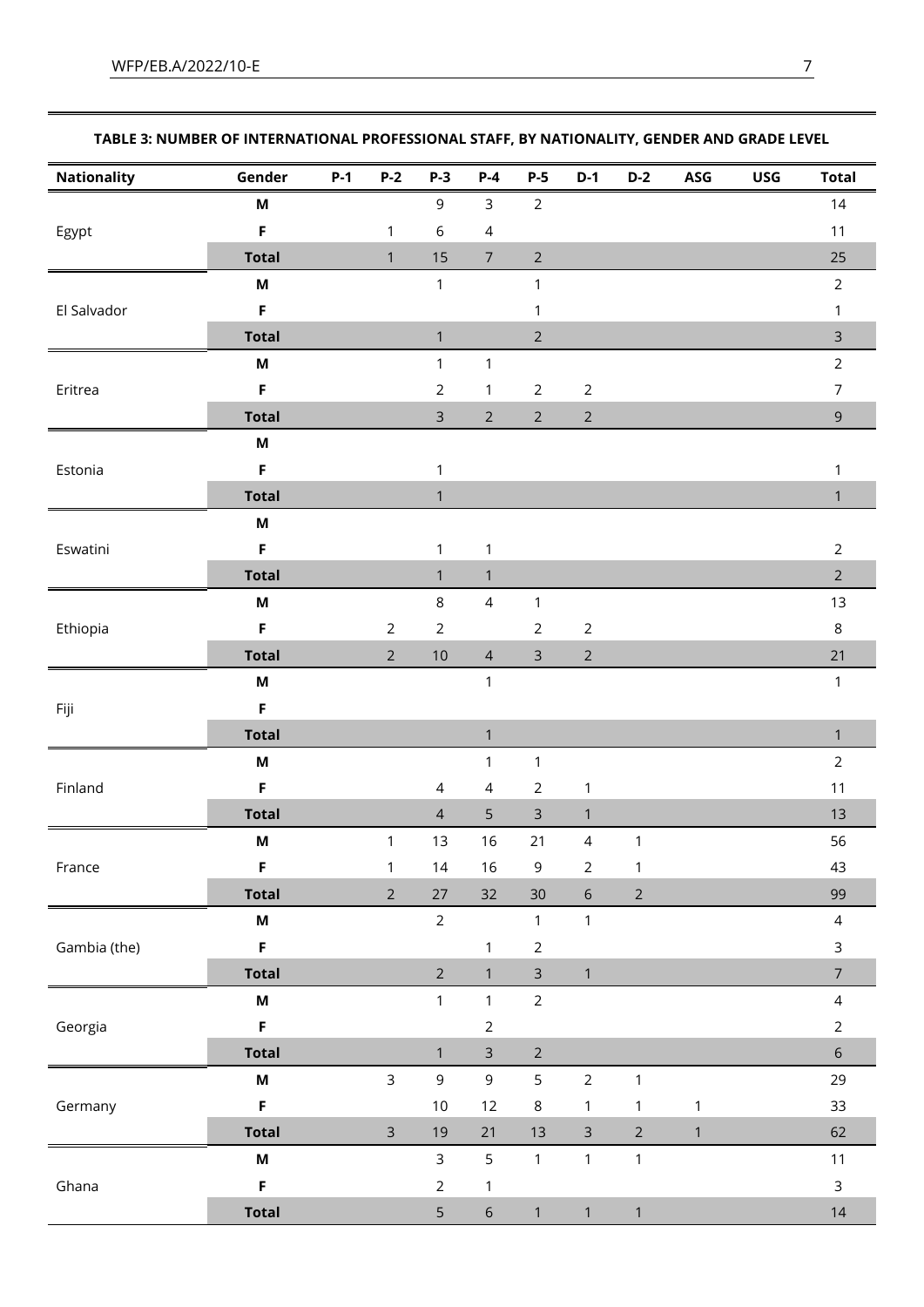| <b>Nationality</b>     | Gender                    | $P-1$ | $P-2$        | $P-3$          | $P-4$          |                                                                                                                                                                                                                                                                                                                                                                                                                                                                                                                |              |                |                                                                                                                                                                                        | <b>Total</b>   |
|------------------------|---------------------------|-------|--------------|----------------|----------------|----------------------------------------------------------------------------------------------------------------------------------------------------------------------------------------------------------------------------------------------------------------------------------------------------------------------------------------------------------------------------------------------------------------------------------------------------------------------------------------------------------------|--------------|----------------|----------------------------------------------------------------------------------------------------------------------------------------------------------------------------------------|----------------|
|                        | M                         |       |              |                |                |                                                                                                                                                                                                                                                                                                                                                                                                                                                                                                                |              |                |                                                                                                                                                                                        |                |
| Greece                 | F                         |       |              | $\overline{2}$ | $\sqrt{2}$     |                                                                                                                                                                                                                                                                                                                                                                                                                                                                                                                |              |                |                                                                                                                                                                                        | $\overline{4}$ |
|                        | <b>Total</b>              |       |              | $\overline{2}$ | $\sqrt{2}$     |                                                                                                                                                                                                                                                                                                                                                                                                                                                                                                                |              |                |                                                                                                                                                                                        | $\overline{4}$ |
|                        | $\boldsymbol{\mathsf{M}}$ |       |              |                |                |                                                                                                                                                                                                                                                                                                                                                                                                                                                                                                                |              |                |                                                                                                                                                                                        |                |
| Guatemala              | F                         |       |              |                |                |                                                                                                                                                                                                                                                                                                                                                                                                                                                                                                                | $\mathbf 1$  |                |                                                                                                                                                                                        | $\mathbf{1}$   |
|                        | <b>Total</b>              |       |              |                |                |                                                                                                                                                                                                                                                                                                                                                                                                                                                                                                                | $\mathbf{1}$ |                |                                                                                                                                                                                        | $\mathbf{1}$   |
|                        | M                         |       |              |                | $\mathbf{1}$   | $P-5$<br>$D-1$<br>$D-2$<br>ASG<br><b>USG</b><br>$\overline{2}$<br>$\mathbf{1}$<br>$\mathsf 3$<br>$\mathbf{1}$<br>$\mathbf{1}$<br>$\mathbf{1}$<br>$\mathbf{1}$<br>$\overline{2}$<br>$\overline{4}$<br>$\mathbf{1}$<br>$\overline{2}$<br>$\mathbf{1}$<br>5<br>$\overline{4}$<br>1<br>$\mathbf{1}$<br>$\mathbf{1}$<br>$\overline{c}$<br>$\mathbf{1}$<br>$\mathsf{3}$<br>5<br>$\overline{2}$<br>$\overline{2}$<br>$\mathbf{1}$<br>$\mathbf{1}$<br>$\mathbf{1}$<br>$\overline{6}$<br>$\overline{3}$<br>$\mathsf{3}$ |              | $\overline{3}$ |                                                                                                                                                                                        |                |
| Guinea                 | F                         |       |              |                | $\overline{2}$ |                                                                                                                                                                                                                                                                                                                                                                                                                                                                                                                |              |                |                                                                                                                                                                                        | $\mathsf 3$    |
|                        | <b>Total</b>              |       |              |                | 3              |                                                                                                                                                                                                                                                                                                                                                                                                                                                                                                                |              |                |                                                                                                                                                                                        | $\sqrt{6}$     |
|                        | M                         |       |              |                | $\mathbf{1}$   |                                                                                                                                                                                                                                                                                                                                                                                                                                                                                                                |              |                |                                                                                                                                                                                        | $\mathbf{1}$   |
| Guinea-Bissau          | $\mathsf F$               |       |              |                |                |                                                                                                                                                                                                                                                                                                                                                                                                                                                                                                                |              |                |                                                                                                                                                                                        |                |
|                        | <b>Total</b>              |       |              |                | $\mathbf{1}$   |                                                                                                                                                                                                                                                                                                                                                                                                                                                                                                                |              |                |                                                                                                                                                                                        | $\mathbf{1}$   |
|                        | M                         |       |              |                |                |                                                                                                                                                                                                                                                                                                                                                                                                                                                                                                                |              |                |                                                                                                                                                                                        |                |
| Guyana                 | F                         |       |              | $\mathbf{1}$   |                |                                                                                                                                                                                                                                                                                                                                                                                                                                                                                                                |              |                |                                                                                                                                                                                        | 1              |
|                        | <b>Total</b>              |       |              | $\mathbf{1}$   |                |                                                                                                                                                                                                                                                                                                                                                                                                                                                                                                                |              |                |                                                                                                                                                                                        | $\mathbf{1}$   |
|                        | M                         |       |              |                |                |                                                                                                                                                                                                                                                                                                                                                                                                                                                                                                                |              |                |                                                                                                                                                                                        |                |
| Haiti                  | F                         |       |              | $\overline{2}$ | $\overline{2}$ |                                                                                                                                                                                                                                                                                                                                                                                                                                                                                                                |              |                |                                                                                                                                                                                        | 5              |
|                        | <b>Total</b>              |       |              | $\overline{2}$ | $\overline{2}$ |                                                                                                                                                                                                                                                                                                                                                                                                                                                                                                                |              |                |                                                                                                                                                                                        | 5              |
|                        | M                         |       |              | $\mathbf{1}$   | $\overline{2}$ |                                                                                                                                                                                                                                                                                                                                                                                                                                                                                                                |              |                |                                                                                                                                                                                        | $\sqrt{4}$     |
| Honduras               | F                         |       |              |                | 1              |                                                                                                                                                                                                                                                                                                                                                                                                                                                                                                                |              |                |                                                                                                                                                                                        |                |
|                        | <b>Total</b>              |       |              | $\mathbf{1}$   | $\mathsf{3}$   |                                                                                                                                                                                                                                                                                                                                                                                                                                                                                                                |              |                |                                                                                                                                                                                        |                |
|                        | M                         |       |              |                |                |                                                                                                                                                                                                                                                                                                                                                                                                                                                                                                                |              |                |                                                                                                                                                                                        |                |
| Hungary                | $\mathsf F$               |       | $\mathbf{1}$ | $\overline{2}$ |                |                                                                                                                                                                                                                                                                                                                                                                                                                                                                                                                |              |                |                                                                                                                                                                                        |                |
|                        | <b>Total</b>              |       | $\mathbf{1}$ | $\sqrt{2}$     |                |                                                                                                                                                                                                                                                                                                                                                                                                                                                                                                                |              |                |                                                                                                                                                                                        |                |
|                        | M                         |       |              | $\overline{2}$ | $\,8\,$        |                                                                                                                                                                                                                                                                                                                                                                                                                                                                                                                |              |                |                                                                                                                                                                                        |                |
| India                  | F                         |       | $\mathbf{1}$ | 5              | $\mathsf 3$    |                                                                                                                                                                                                                                                                                                                                                                                                                                                                                                                |              |                |                                                                                                                                                                                        |                |
|                        | <b>Total</b>              |       | $\mathbf{1}$ | $\overline{7}$ | $11$           |                                                                                                                                                                                                                                                                                                                                                                                                                                                                                                                |              |                |                                                                                                                                                                                        | 29             |
|                        | $\boldsymbol{\mathsf{M}}$ |       | $\mathbf{1}$ | $\mathbf{1}$   |                |                                                                                                                                                                                                                                                                                                                                                                                                                                                                                                                |              |                |                                                                                                                                                                                        |                |
| Indonesia              | F                         |       |              | $\mathsf{3}$   | $\mathbf{1}$   |                                                                                                                                                                                                                                                                                                                                                                                                                                                                                                                |              |                |                                                                                                                                                                                        |                |
|                        | <b>Total</b>              |       | $\mathbf{1}$ | $\overline{4}$ | $\mathbf{1}$   |                                                                                                                                                                                                                                                                                                                                                                                                                                                                                                                |              |                |                                                                                                                                                                                        |                |
|                        | $\boldsymbol{\mathsf{M}}$ |       |              |                |                |                                                                                                                                                                                                                                                                                                                                                                                                                                                                                                                |              |                |                                                                                                                                                                                        |                |
| Iran (Islamic Republic | F                         |       |              |                | $\mathbf{1}$   |                                                                                                                                                                                                                                                                                                                                                                                                                                                                                                                |              |                |                                                                                                                                                                                        |                |
| of)                    | <b>Total</b>              |       |              |                | $\mathbf{1}$   |                                                                                                                                                                                                                                                                                                                                                                                                                                                                                                                |              |                | $\mathbf{1}$<br>5<br>$\mathsf{3}$<br>$\mathsf{3}$<br>$17$<br>$12\,$<br>$\overline{2}$<br>$\overline{4}$<br>$\sqrt{6}$<br>$\mathbf{1}$<br>$\mathbf{1}$<br>$\overline{7}$<br>$\mathsf S$ |                |
|                        | $\boldsymbol{\mathsf{M}}$ |       |              | $\overline{2}$ | $\overline{3}$ |                                                                                                                                                                                                                                                                                                                                                                                                                                                                                                                |              |                |                                                                                                                                                                                        |                |
| Iraq                   | F                         |       |              | $\mathbf{1}$   | $\overline{2}$ |                                                                                                                                                                                                                                                                                                                                                                                                                                                                                                                |              |                |                                                                                                                                                                                        |                |
|                        | <b>Total</b>              |       |              | $\overline{3}$ | 5              |                                                                                                                                                                                                                                                                                                                                                                                                                                                                                                                |              |                |                                                                                                                                                                                        | 12             |
|                        | $\boldsymbol{\mathsf{M}}$ |       |              | $\mathbf{1}$   | $\overline{3}$ |                                                                                                                                                                                                                                                                                                                                                                                                                                                                                                                |              |                |                                                                                                                                                                                        | 13             |
| Ireland                | $\mathsf F$               |       |              |                | 5              |                                                                                                                                                                                                                                                                                                                                                                                                                                                                                                                |              |                |                                                                                                                                                                                        | $\,8\,$        |
|                        | <b>Total</b>              |       |              | $\mathbf{1}$   | $\,8\,$        |                                                                                                                                                                                                                                                                                                                                                                                                                                                                                                                |              |                |                                                                                                                                                                                        | 21             |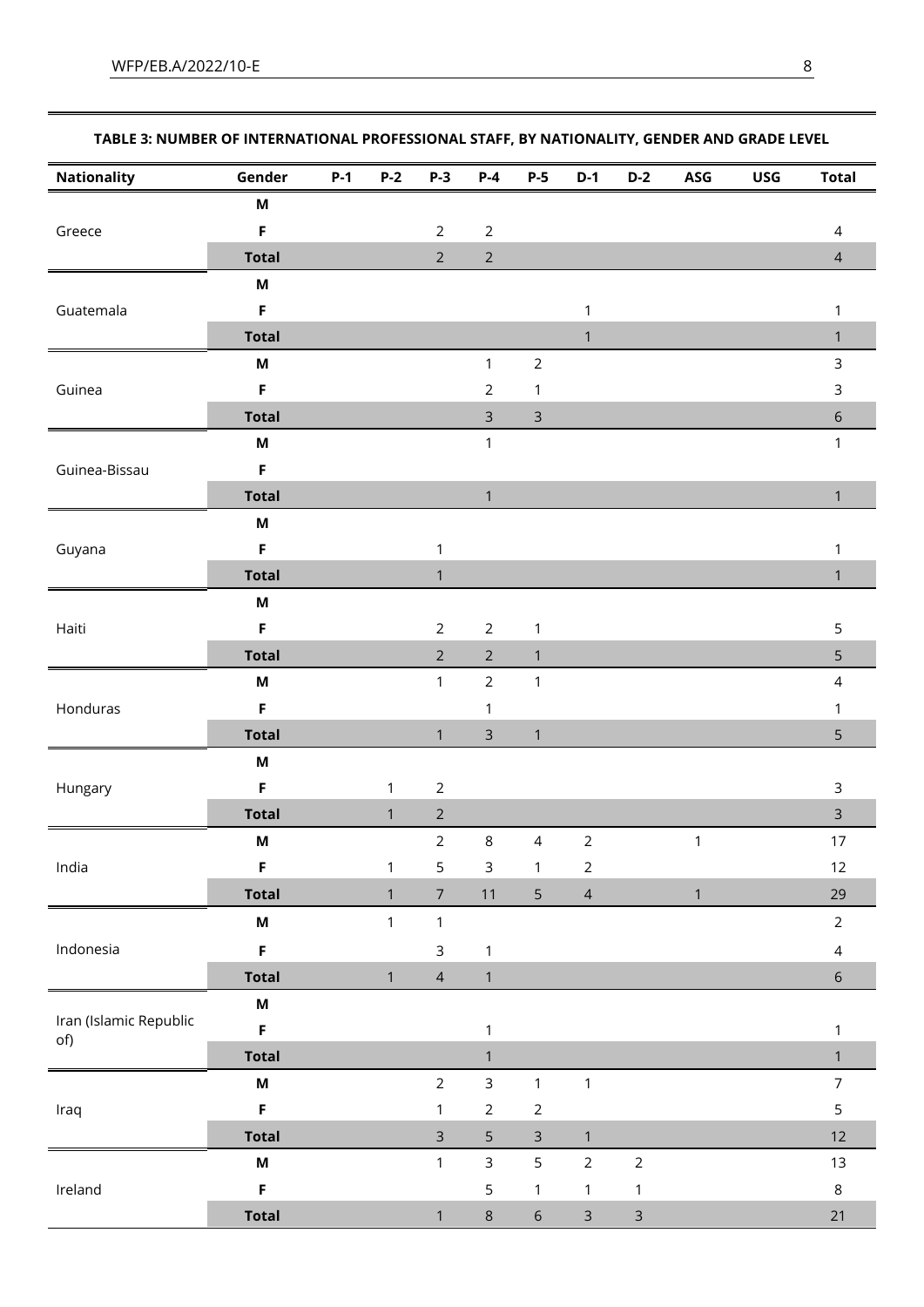| <b>Nationality</b> | Gender                    | $P-1$        | $P-2$          | $P-3$          | $P-4$          | $P-5$            | $D-1$          | $D-2$          | ASG | <b>USG</b> | <b>Total</b>            |
|--------------------|---------------------------|--------------|----------------|----------------|----------------|------------------|----------------|----------------|-----|------------|-------------------------|
|                    | M                         |              |                |                |                |                  |                |                |     |            |                         |
| Israel             | F                         |              |                |                | $\mathbf{1}$   |                  |                |                |     |            | $\mathbf{1}$            |
|                    | <b>Total</b>              |              |                |                | $\mathbf{1}$   |                  |                |                |     |            | $\mathbf{1}$            |
|                    | $\boldsymbol{\mathsf{M}}$ |              | 3              | 28             | 24             | 21               | $\mathsf 3$    | $\mathbf{1}$   |     |            | 80                      |
| Italy              | F                         |              | 6              | 29             | 32             | $\boldsymbol{7}$ | 5              | $\sqrt{2}$     |     |            | 81                      |
|                    | <b>Total</b>              |              | $\mathsf 9$    | 57             | 56             | 28               | $\,8\,$        | $\mathsf 3$    |     |            | 161                     |
|                    | $\boldsymbol{\mathsf{M}}$ |              |                |                |                |                  |                |                |     |            |                         |
| Jamaica            | F                         |              |                |                |                |                  | $\mathbf{1}$   |                |     |            | $\mathbf{1}$            |
|                    | <b>Total</b>              |              |                |                |                |                  | $\mathbf{1}$   |                |     |            | $\mathbf{1}$            |
|                    | $\boldsymbol{\mathsf{M}}$ |              |                | $\,8\,$        | $\,8\,$        | $\mathsf 3$      |                |                |     |            | $19$                    |
| Japan              | F                         |              | 3              | 12             | 12             | $\,$ 6 $\,$      | $\overline{2}$ | $\mathbf{1}$   |     |            | 36                      |
|                    | <b>Total</b>              |              | $\mathsf{3}$   | 20             | $20\,$         | $\mathsf 9$      | $\overline{2}$ | $\mathbf{1}$   |     |            | 55                      |
|                    | M                         |              | $\mathbf{1}$   | $\mathsf{3}$   | $\,8\,$        |                  | $\overline{3}$ | $\overline{2}$ |     |            | 17                      |
| Jordan             | F                         | $\mathbf{1}$ |                | $\sqrt{2}$     |                |                  |                |                |     |            | $\mathsf 3$             |
|                    | <b>Total</b>              | $\mathbf{1}$ | $\mathbf{1}$   | $\mathsf S$    | $\,8\,$        |                  | $\mathsf 3$    | $\mathbf 2$    |     |            | 20                      |
|                    | M                         |              |                | 17             | $10$           | $\,8\,$          | $\mathbf{1}$   | $\mathbf{1}$   |     |            | 37                      |
| Kenya              | F                         |              | $\overline{4}$ | 23             | 12             | 3                | $\overline{4}$ |                |     |            | 46                      |
|                    | <b>Total</b>              |              | $\overline{4}$ | 40             | 22             | $11$             | 5              | $\mathbf{1}$   |     |            | 83                      |
| Kyrgyz Republic    | $\boldsymbol{\mathsf{M}}$ |              | $\mathbf{1}$   |                |                |                  |                |                |     |            | $\mathbf{1}$            |
|                    | F                         |              |                | $\mathbf{1}$   | 1              |                  |                |                |     |            | $\overline{2}$          |
|                    | <b>Total</b>              |              | $\mathbf{1}$   | $\mathbf{1}$   | $\mathbf{1}$   |                  |                |                |     |            | $\overline{\mathbf{3}}$ |
|                    | $\boldsymbol{\mathsf{M}}$ |              | $\overline{2}$ | $\sqrt{2}$     | $\overline{2}$ | $\mathbf{1}$     |                |                |     |            | $\overline{7}$          |
| Lebanon            | $\mathsf F$               |              | $\mathbf{1}$   | $\overline{7}$ | $\sqrt{2}$     |                  |                |                |     |            | $10\,$                  |
|                    | <b>Total</b>              |              | $\mathsf 3$    | $\mathsf 9$    | $\overline{4}$ | $\mathbf{1}$     |                |                |     |            | $17$                    |
|                    | M                         |              |                | $\mathbf{1}$   | $\mathbf{1}$   | $\sqrt{2}$       |                |                |     |            | $\overline{a}$          |
| Liberia            | F                         |              |                |                | 1              |                  |                |                |     |            | 1                       |
|                    | <b>Total</b>              |              |                | $\mathbf{1}$   | $\overline{2}$ | $\sqrt{2}$       |                |                |     |            | 5                       |
|                    | M                         |              |                |                |                |                  |                |                |     |            |                         |
| Libya              | F                         |              |                |                | 1              |                  |                |                |     |            | 1                       |
|                    | <b>Total</b>              |              |                |                | $\mathbf{1}$   |                  |                |                |     |            | $\mathbf{1}$            |
|                    | M                         |              |                |                |                |                  |                |                |     |            |                         |
| Lithuania          | F                         |              |                | $\mathbf{1}$   | $\overline{2}$ |                  |                |                |     |            | $\mathsf{3}$            |
|                    | <b>Total</b>              |              |                | $\mathbf{1}$   | $\overline{2}$ |                  |                |                |     |            | $\overline{\mathbf{3}}$ |
|                    | M                         |              |                | $\mathbf{1}$   |                |                  |                |                |     |            | $\mathbf{1}$            |
| Luxembourg         | F                         |              |                |                |                |                  |                |                |     |            |                         |
|                    | <b>Total</b>              |              |                | $\mathbf{1}$   |                |                  |                |                |     |            | $\mathbf{1}$            |
|                    | M                         |              |                | $\mathbf{1}$   |                |                  |                |                |     |            | $\mathbf{1}$            |
| Madagascar         | F                         |              |                | $\overline{2}$ | 1              |                  |                |                |     |            | $\mathsf{3}$            |
|                    | <b>Total</b>              |              |                | $\overline{3}$ | $\mathbf{1}$   |                  |                |                |     |            | $\overline{4}$          |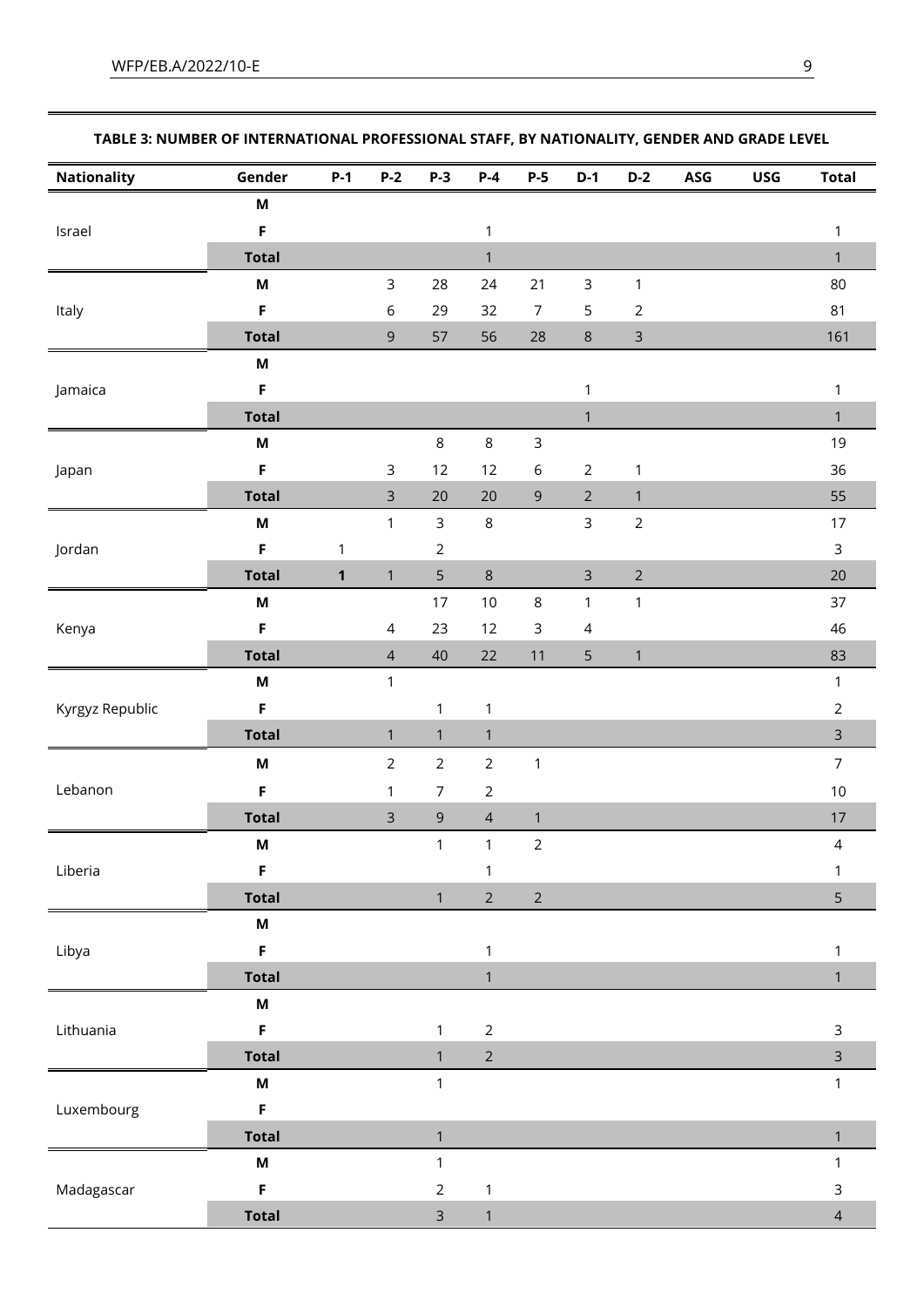|             | TABLE 3: NUMBER OF INTERNATIONAL PROFESSIONAL STAFF, BY NATIONALITY, GENDER AND GRADE LEVEL |                         |  |  |     |     |     |       |
|-------------|---------------------------------------------------------------------------------------------|-------------------------|--|--|-----|-----|-----|-------|
| Nationality | Gender                                                                                      | P-1 P-2 P-3 P-4 P-5 D-1 |  |  | D-2 | ASG | USG | Total |
|             | М                                                                                           |                         |  |  |     |     |     |       |

| Malawi<br>Malaysia<br>Mali<br>Mauritania<br>Mauritius<br>Mexico<br>Mongolia | M                         | $\angle$                                                                                                                                                                                                                                                                                                                                                                                                                                                                                                                                                                                                                                                                                                                      | Т.             |                |              |              | 3              |
|-----------------------------------------------------------------------------|---------------------------|-------------------------------------------------------------------------------------------------------------------------------------------------------------------------------------------------------------------------------------------------------------------------------------------------------------------------------------------------------------------------------------------------------------------------------------------------------------------------------------------------------------------------------------------------------------------------------------------------------------------------------------------------------------------------------------------------------------------------------|----------------|----------------|--------------|--------------|----------------|
|                                                                             | $\mathsf F$               | $\overline{2}$                                                                                                                                                                                                                                                                                                                                                                                                                                                                                                                                                                                                                                                                                                                | 1              |                |              |              | $\mathsf{3}$   |
|                                                                             | <b>Total</b>              | $\overline{4}$                                                                                                                                                                                                                                                                                                                                                                                                                                                                                                                                                                                                                                                                                                                | $\overline{2}$ |                |              |              | $\sqrt{6}$     |
|                                                                             | $\boldsymbol{\mathsf{M}}$ | $\mathbf{1}$                                                                                                                                                                                                                                                                                                                                                                                                                                                                                                                                                                                                                                                                                                                  |                |                |              |              | $\mathbf{1}$   |
|                                                                             | $\mathsf F$               |                                                                                                                                                                                                                                                                                                                                                                                                                                                                                                                                                                                                                                                                                                                               |                |                |              |              |                |
|                                                                             | <b>Total</b>              | $\mathbf{1}$                                                                                                                                                                                                                                                                                                                                                                                                                                                                                                                                                                                                                                                                                                                  |                |                |              |              | $\mathbf{1}$   |
|                                                                             | $\boldsymbol{\mathsf{M}}$ | $\overline{2}$                                                                                                                                                                                                                                                                                                                                                                                                                                                                                                                                                                                                                                                                                                                | $\overline{2}$ |                | $\mathbf{1}$ |              | 5              |
|                                                                             | $\mathsf F$               |                                                                                                                                                                                                                                                                                                                                                                                                                                                                                                                                                                                                                                                                                                                               | 1              | $\mathbf 1$    |              |              | $\overline{2}$ |
|                                                                             | <b>Total</b>              | $\overline{2}$                                                                                                                                                                                                                                                                                                                                                                                                                                                                                                                                                                                                                                                                                                                | $\mathsf 3$    | $\mathbf{1}$   | $\mathbf{1}$ |              | $\overline{7}$ |
|                                                                             | $\boldsymbol{\mathsf{M}}$ | $\mathbf{1}$                                                                                                                                                                                                                                                                                                                                                                                                                                                                                                                                                                                                                                                                                                                  | $\mathbf{1}$   |                |              |              | $\overline{2}$ |
|                                                                             | $\mathsf F$               |                                                                                                                                                                                                                                                                                                                                                                                                                                                                                                                                                                                                                                                                                                                               |                |                |              |              |                |
|                                                                             | <b>Total</b>              | $\mathbf{1}$                                                                                                                                                                                                                                                                                                                                                                                                                                                                                                                                                                                                                                                                                                                  | $\mathbf{1}$   |                |              |              | $\overline{2}$ |
|                                                                             | $\boldsymbol{\mathsf{M}}$ |                                                                                                                                                                                                                                                                                                                                                                                                                                                                                                                                                                                                                                                                                                                               | $\mathbf{1}$   |                |              |              | 1              |
|                                                                             | F                         |                                                                                                                                                                                                                                                                                                                                                                                                                                                                                                                                                                                                                                                                                                                               |                | 1              |              |              | 1              |
|                                                                             | <b>Total</b>              |                                                                                                                                                                                                                                                                                                                                                                                                                                                                                                                                                                                                                                                                                                                               | $\mathbf{1}$   | $\mathbf{1}$   |              |              | $\overline{2}$ |
|                                                                             | $\boldsymbol{\mathsf{M}}$ |                                                                                                                                                                                                                                                                                                                                                                                                                                                                                                                                                                                                                                                                                                                               | $\overline{2}$ | $\overline{2}$ |              |              | $\overline{4}$ |
|                                                                             | $\mathsf F$               |                                                                                                                                                                                                                                                                                                                                                                                                                                                                                                                                                                                                                                                                                                                               |                |                |              | $\mathbf{1}$ | 1              |
|                                                                             | <b>Total</b>              | $\overline{2}$<br>$\overline{2}$<br>$\mathbf{1}$<br>$\mathbf{1}$<br>$\mathbf{1}$<br>$\mathbf{1}$<br>$\mathbf{1}$<br>$\mathbf{1}$<br>$\mathbf{1}$<br>$\mathbf{1}$<br>$\overline{2}$<br>$\overline{3}$<br>$\mathbf{1}$<br>$\mathbf{1}$<br>$\overline{2}$<br>$\mathsf{3}$<br>$\sqrt{6}$<br>$\mathbf{1}$<br>$\mathbf{1}$<br>$\mathsf 3$<br>$\mathbf{1}$<br>$\overline{2}$<br>$\mathsf{3}$<br>$\overline{2}$<br>$\mathsf 9$<br>$\mathbf{1}$<br>$\mathsf{3}$<br>$\mathsf{3}$<br>$\mathbf{1}$<br>$\mathbf{1}$<br>$\mathbf{1}$<br>$\overline{4}$<br>$\overline{2}$<br>$\overline{2}$<br>$\overline{4}$<br>$\mathbf{1}$<br>$\mathbf{1}$<br>5<br>$\overline{2}$<br>$\overline{2}$<br>$\overline{7}$<br>$\overline{5}$<br>$\overline{2}$ | 5              |                |              |              |                |
|                                                                             | $\boldsymbol{\mathsf{M}}$ |                                                                                                                                                                                                                                                                                                                                                                                                                                                                                                                                                                                                                                                                                                                               |                |                |              |              |                |
|                                                                             | F                         |                                                                                                                                                                                                                                                                                                                                                                                                                                                                                                                                                                                                                                                                                                                               |                |                |              |              | 1              |
|                                                                             | <b>Total</b>              |                                                                                                                                                                                                                                                                                                                                                                                                                                                                                                                                                                                                                                                                                                                               |                |                |              |              | $\mathbf{1}$   |
|                                                                             | $\boldsymbol{\mathsf{M}}$ |                                                                                                                                                                                                                                                                                                                                                                                                                                                                                                                                                                                                                                                                                                                               |                |                |              |              |                |
| Montenegro                                                                  | F                         |                                                                                                                                                                                                                                                                                                                                                                                                                                                                                                                                                                                                                                                                                                                               |                |                |              |              | 1              |
|                                                                             | <b>Total</b>              |                                                                                                                                                                                                                                                                                                                                                                                                                                                                                                                                                                                                                                                                                                                               |                |                |              |              | $\mathbf{1}$   |
|                                                                             | $\boldsymbol{\mathsf{M}}$ |                                                                                                                                                                                                                                                                                                                                                                                                                                                                                                                                                                                                                                                                                                                               |                |                |              |              | $\mathbf{1}$   |
| Morocco                                                                     | F                         |                                                                                                                                                                                                                                                                                                                                                                                                                                                                                                                                                                                                                                                                                                                               |                |                |              |              |                |
|                                                                             | <b>Total</b>              |                                                                                                                                                                                                                                                                                                                                                                                                                                                                                                                                                                                                                                                                                                                               |                |                |              |              | 1              |
|                                                                             | $\boldsymbol{\mathsf{M}}$ |                                                                                                                                                                                                                                                                                                                                                                                                                                                                                                                                                                                                                                                                                                                               |                |                |              |              | $\mathbf{1}$   |
| Myanmar                                                                     | $\mathsf F$               |                                                                                                                                                                                                                                                                                                                                                                                                                                                                                                                                                                                                                                                                                                                               |                |                |              |              | $\overline{2}$ |
|                                                                             | <b>Total</b>              |                                                                                                                                                                                                                                                                                                                                                                                                                                                                                                                                                                                                                                                                                                                               |                |                |              |              | $\overline{3}$ |
|                                                                             | $\boldsymbol{\mathsf{M}}$ |                                                                                                                                                                                                                                                                                                                                                                                                                                                                                                                                                                                                                                                                                                                               |                |                |              |              |                |
| Namibia                                                                     | $\mathsf F$               |                                                                                                                                                                                                                                                                                                                                                                                                                                                                                                                                                                                                                                                                                                                               |                |                |              |              | $\mathbf{1}$   |
|                                                                             | <b>Total</b>              |                                                                                                                                                                                                                                                                                                                                                                                                                                                                                                                                                                                                                                                                                                                               |                |                |              |              | $\mathbf{1}$   |
|                                                                             | $\boldsymbol{\mathsf{M}}$ |                                                                                                                                                                                                                                                                                                                                                                                                                                                                                                                                                                                                                                                                                                                               |                |                |              |              | 13             |
| Nepal                                                                       | $\mathsf F$               |                                                                                                                                                                                                                                                                                                                                                                                                                                                                                                                                                                                                                                                                                                                               |                |                |              |              | $\overline{4}$ |
|                                                                             | <b>Total</b>              |                                                                                                                                                                                                                                                                                                                                                                                                                                                                                                                                                                                                                                                                                                                               |                |                |              |              | $17$           |
|                                                                             | $\boldsymbol{\mathsf{M}}$ |                                                                                                                                                                                                                                                                                                                                                                                                                                                                                                                                                                                                                                                                                                                               |                |                |              |              | $\overline{9}$ |
| Netherlands                                                                 | $\mathsf F$               |                                                                                                                                                                                                                                                                                                                                                                                                                                                                                                                                                                                                                                                                                                                               |                |                |              |              | 14             |
|                                                                             | <b>Total</b>              |                                                                                                                                                                                                                                                                                                                                                                                                                                                                                                                                                                                                                                                                                                                               |                |                |              |              | 23             |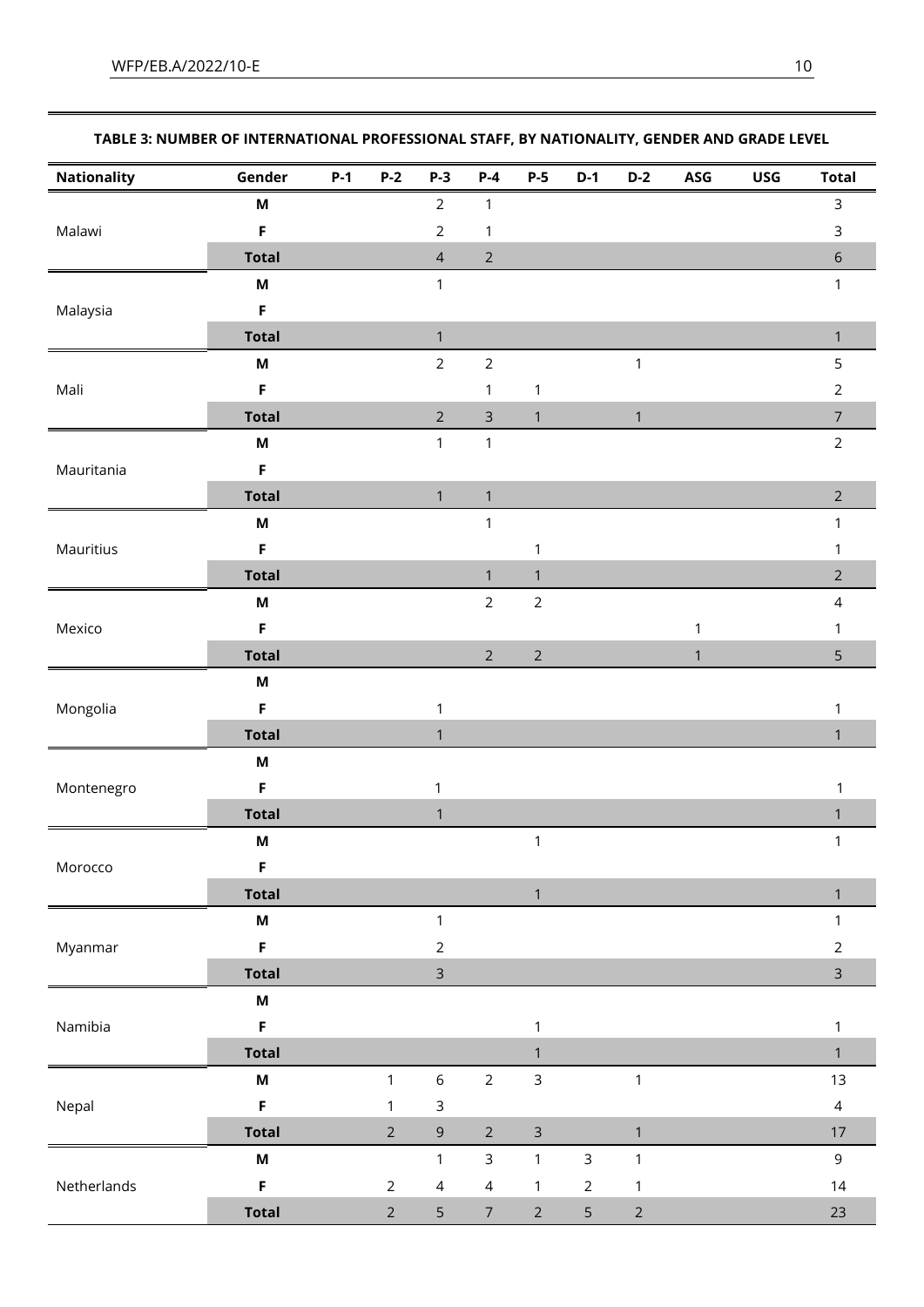| <b>Nationality</b> | Gender                    | $P-1$ | $P-2$        | $P-3$          | $P-4$          | $P-5$          | $D-1$        | $D-2$ | ASG | <b>USG</b> | <b>Total</b>   |
|--------------------|---------------------------|-------|--------------|----------------|----------------|----------------|--------------|-------|-----|------------|----------------|
|                    | M                         |       |              | $\mathbf{1}$   | $\overline{2}$ | $\mathbf{1}$   |              |       |     |            | $\overline{4}$ |
| New Zealand        | $\mathsf F$               |       |              |                | $\mathbf{1}$   | $\overline{2}$ |              |       |     |            | $\mathsf 3$    |
|                    | <b>Total</b>              |       |              | $\mathbf{1}$   | $\mathsf 3$    | $\mathsf 3$    |              |       |     |            | $\overline{7}$ |
|                    | $\boldsymbol{\mathsf{M}}$ |       | $\mathbf{1}$ |                |                | $\mathbf{1}$   |              |       |     |            | $\overline{2}$ |
| Nicaragua          | $\mathsf F$               |       |              | $\mathsf 3$    |                | $\mathbf{1}$   |              |       |     |            | $\sqrt{4}$     |
|                    | <b>Total</b>              |       | $\mathbf{1}$ | $\mathsf 3$    |                | $\overline{2}$ |              |       |     |            | $\sqrt{6}$     |
|                    | M                         |       |              | $\overline{7}$ | $\overline{2}$ | $\mathbf{1}$   |              |       |     |            | $10\,$         |
| Niger (the)        | F                         |       |              |                |                | 1              |              |       |     |            | $\mathbf{1}$   |
|                    | <b>Total</b>              |       |              | $\overline{7}$ | $\sqrt{2}$     | $\overline{2}$ |              |       |     |            | 11             |
|                    | $\boldsymbol{\mathsf{M}}$ |       |              |                |                | $\mathbf{1}$   |              |       |     |            | $\mathbf{1}$   |
| Nigeria            | $\mathsf F$               |       |              |                |                | $\overline{2}$ | $\mathbf 1$  |       |     |            | $\mathsf{3}$   |
|                    | <b>Total</b>              |       |              |                |                | $\mathsf{3}$   | $\mathbf{1}$ |       |     |            | $\overline{4}$ |
|                    | M                         |       |              |                | $\mathbf{1}$   |                | $\mathbf{1}$ |       |     |            | $\overline{2}$ |
| North Macedonia    | F                         |       |              |                |                | $\mathbf{1}$   |              |       |     |            | 1              |
|                    | <b>Total</b>              |       |              |                | $\mathbf{1}$   | $\mathbf{1}$   | $\mathbf{1}$ |       |     |            | $\mathsf{3}$   |
| Norway             | $\boldsymbol{\mathsf{M}}$ |       |              |                | $\mathbf{1}$   |                |              |       |     |            | $\mathbf{1}$   |
|                    | F                         |       |              |                |                |                | $\mathbf{1}$ |       |     |            | 1              |
|                    | <b>Total</b>              |       |              |                | $\mathbf{1}$   |                | $\mathbf{1}$ |       |     |            | $\overline{2}$ |
| Other-Yu           | M                         |       |              |                | $\mathbf{1}$   | $\mathbf{1}$   |              |       |     |            | $\overline{2}$ |
|                    | F                         |       |              |                |                |                |              |       |     |            |                |
|                    | <b>Total</b>              |       |              |                | $\mathbf{1}$   | $\mathbf{1}$   |              |       |     |            | $\overline{2}$ |
|                    | M                         |       |              | 18             | 10             | $\,$ 6 $\,$    | $\mathbf 1$  |       |     |            | 35             |
| Pakistan           | $\mathsf F$               |       | $\mathbf{1}$ | $\mathbf{1}$   |                | $\mathbf{1}$   |              |       |     |            | $\mathsf{3}$   |
|                    | <b>Total</b>              |       | $\mathbf{1}$ | 19             | 10             | $\overline{7}$ | $\mathbf{1}$ |       |     |            | 38             |
|                    | M                         |       |              |                | $\mathbf{1}$   |                |              |       |     |            | $\mathbf{1}$   |
| Panama             | $\mathsf F$               |       |              | 1              | $\mathbf{1}$   |                |              |       |     |            | $\overline{2}$ |
|                    | <b>Total</b>              |       |              | $\mathbf{1}$   | $\overline{2}$ |                |              |       |     |            | $\overline{3}$ |
|                    | $\boldsymbol{\mathsf{M}}$ |       |              |                |                |                |              |       |     |            |                |
| Paraguay           | $\mathsf F$               |       |              |                | $\mathbf{1}$   |                |              |       |     |            | $\mathbf{1}$   |
|                    | <b>Total</b>              |       |              |                | $\mathbf{1}$   |                |              |       |     |            | $\mathbf{1}$   |
|                    | $\boldsymbol{\mathsf{M}}$ |       |              |                | $\mathbf{1}$   | $\mathbf{1}$   | $\mathbf{1}$ |       |     |            | $\mathsf{3}$   |
| Peru               | $\mathsf F$               |       | $\mathbf{1}$ | $\mathbf{1}$   |                | $\mathbf 1$    |              |       |     |            | $\mathsf 3$    |
|                    | <b>Total</b>              |       | $\mathbf{1}$ | $\mathbf{1}$   | $\mathbf{1}$   | $\overline{2}$ | $\mathbf{1}$ |       |     |            | $6\,$          |
|                    | $\boldsymbol{\mathsf{M}}$ |       |              | $\overline{4}$ | $\overline{4}$ |                | $\mathbf{1}$ |       |     |            | 9              |
| Philippines        | $\mathsf F$               |       |              | $\,$ 6 $\,$    | $\overline{2}$ | $\mathbf{1}$   |              |       |     |            | 9              |
|                    | <b>Total</b>              |       |              | $10\,$         | $\sqrt{6}$     | $\mathbf{1}$   | $\mathbf{1}$ |       |     |            | 18             |
|                    | $\boldsymbol{\mathsf{M}}$ |       | $\mathbf{1}$ |                |                |                | $\mathbf{1}$ |       |     |            | $\overline{2}$ |
| Poland             | $\mathsf F$               |       |              | $\mathbf{1}$   | $\mathbf{1}$   | $\mathbf{1}$   |              |       |     |            | $\mathsf{3}$   |
|                    | <b>Total</b>              |       | $\mathbf{1}$ | $\mathbf{1}$   | $\mathbf{1}$   | $\mathbf{1}$   | $\mathbf{1}$ |       |     |            | 5              |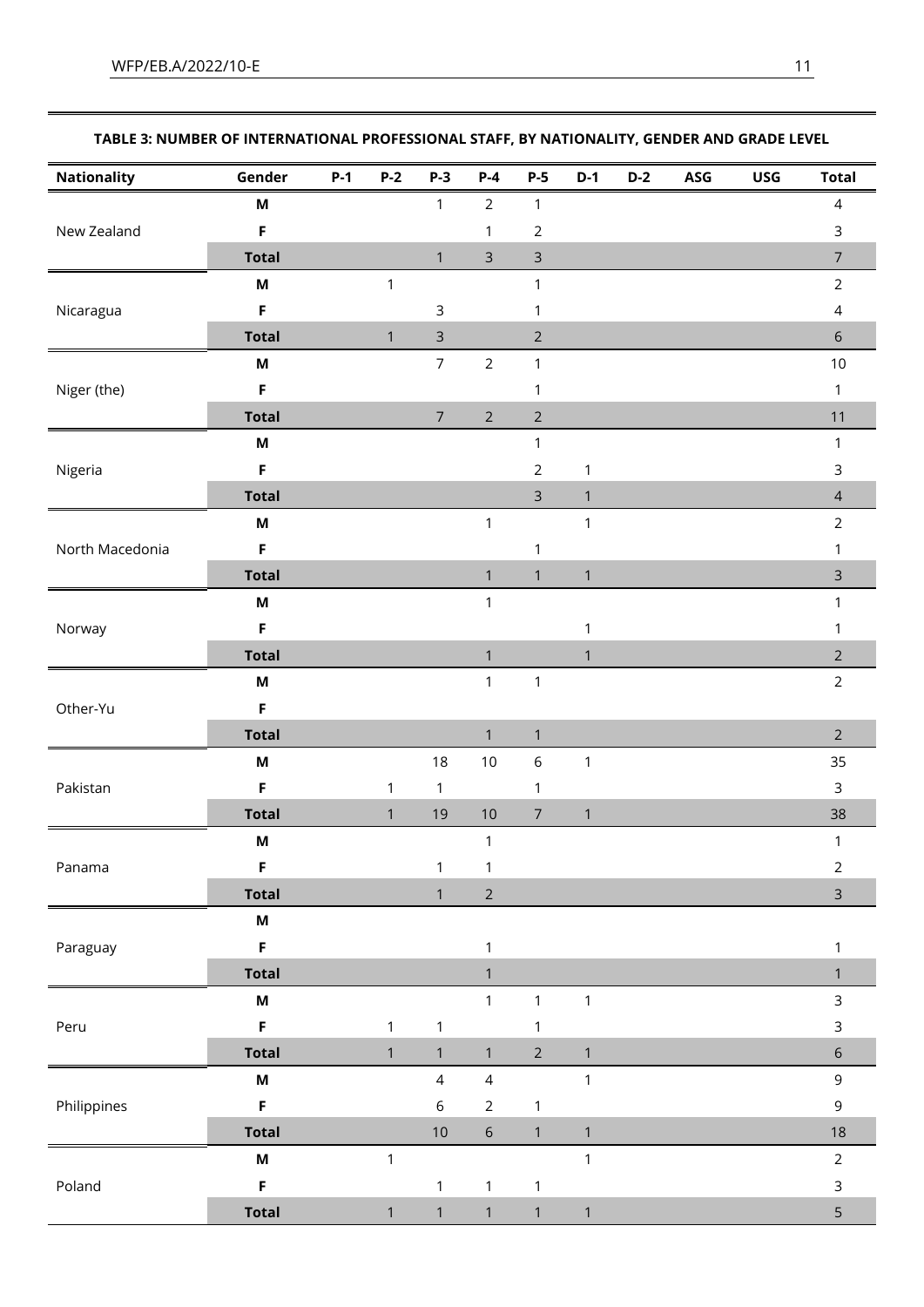| <b>Nationality</b> | Gender                    | $P-1$ | $P-2$          | $P-3$          | $P-4$          | $P-5$          | $D-1$          | $D-2$        | ASG | <b>USG</b> | <b>Total</b>   |
|--------------------|---------------------------|-------|----------------|----------------|----------------|----------------|----------------|--------------|-----|------------|----------------|
|                    | $\boldsymbol{\mathsf{M}}$ |       |                | $\overline{2}$ | $\overline{2}$ | $\mathbf{1}$   | $\mathbf{1}$   |              |     |            | $\,$ 6 $\,$    |
| Portugal           | $\mathsf F$               |       |                | $\mathbf{1}$   | $\overline{2}$ | $\overline{2}$ | $\mathbf 1$    |              |     |            | 6              |
|                    | <b>Total</b>              |       |                | $\mathsf{3}$   | $\overline{4}$ | $\mathsf{3}$   | $\overline{2}$ |              |     |            | 12             |
|                    | $\boldsymbol{\mathsf{M}}$ |       |                | $\overline{3}$ |                | $\mathbf{1}$   |                |              |     |            | $\overline{4}$ |
| Republic of Korea  | F                         |       | $\mathbf{1}$   | $\overline{4}$ | $\overline{4}$ | $\overline{2}$ | $\mathbf 1$    |              |     |            | 12             |
|                    | <b>Total</b>              |       | $\mathbf{1}$   | $\overline{7}$ | $\overline{4}$ | $\mathsf{3}$   | $\mathbf{1}$   |              |     |            | 16             |
|                    | $\boldsymbol{\mathsf{M}}$ |       |                | $\overline{2}$ |                |                |                |              |     |            | $\overline{2}$ |
| Romania            | $\mathsf F$               |       |                |                |                |                |                |              |     |            |                |
|                    | <b>Total</b>              |       |                | $\overline{2}$ |                |                |                |              |     |            | $\overline{2}$ |
|                    | $\boldsymbol{\mathsf{M}}$ |       |                | $\mathbf{1}$   | $\overline{2}$ |                |                |              |     |            | $\mathsf{3}$   |
| Russian Federation | F                         |       |                | $\overline{4}$ | 6              | $\mathbf{1}$   |                |              |     |            | $11$           |
|                    | <b>Total</b>              |       |                | 5              | $\,8\,$        | $\mathbf{1}$   |                |              |     |            | 14             |
|                    | $\boldsymbol{\mathsf{M}}$ |       | $\mathbf{1}$   | $\mathsf{3}$   | $\overline{2}$ | $\overline{4}$ |                |              |     |            | $10$           |
| Rwanda             | $\mathsf F$               |       | $\overline{2}$ | $\sqrt{2}$     | $\mathsf 3$    |                |                |              |     |            | $\overline{7}$ |
|                    | <b>Total</b>              |       | $\mathsf{3}$   | 5              | 5              | $\overline{4}$ |                |              |     |            | $17\,$         |
| Samoa              | $\boldsymbol{\mathsf{M}}$ |       |                |                |                | $\mathbf{1}$   |                |              |     |            | $\mathbf{1}$   |
|                    | F                         |       |                |                |                |                |                |              |     |            |                |
|                    | <b>Total</b>              |       |                |                |                | $\mathbf{1}$   |                |              |     |            | $\mathbf{1}$   |
|                    | M                         |       | $\mathbf{1}$   | $\overline{4}$ | $\mathsf{3}$   | 5              | $\mathbf{1}$   |              |     |            | 14             |
| Senegal            | F                         |       |                | $\overline{4}$ | $\overline{2}$ | $\mathbf{1}$   |                | 1            |     |            | 8              |
|                    | <b>Total</b>              |       | $\mathbf{1}$   | $\,8\,$        | 5              | $\sqrt{6}$     | $\mathbf{1}$   | $\mathbf{1}$ |     |            | 22             |
|                    | $\boldsymbol{\mathsf{M}}$ |       |                | $\mathbf{1}$   |                | $\overline{2}$ |                |              |     |            | $\mathsf{3}$   |
| Serbia             | $\mathsf F$               |       |                | $\overline{2}$ |                | $\mathbf{1}$   |                |              |     |            | $\mathsf{3}$   |
|                    | <b>Total</b>              |       |                | $\mathsf{3}$   |                | 3              |                |              |     |            | $\sqrt{6}$     |
|                    | M                         |       |                |                | $\overline{2}$ | $\mathbf{1}$   | $\overline{2}$ | $\mathbf 1$  |     |            | $\,$ 6 $\,$    |
| Sierra Leone       | F                         |       |                | 1              | 1              |                |                |              |     |            | $\overline{2}$ |
|                    | <b>Total</b>              |       |                | $\mathbf{1}$   | $\mathsf{3}$   | $\mathbf{1}$   | $\overline{2}$ | $\mathbf{1}$ |     |            | $\,8\,$        |
|                    | M                         |       |                |                |                |                |                |              |     |            |                |
| Singapore          | $\mathsf F$               |       |                |                |                | $\mathbf{1}$   |                |              |     |            | 1              |
|                    | <b>Total</b>              |       |                |                |                | $\mathbf{1}$   |                |              |     |            | $\mathbf{1}$   |
|                    | M                         |       |                | $\mathbf{1}$   |                |                |                |              |     |            | $\mathbf{1}$   |
| Slovakia           | $\mathsf F$               |       |                |                |                |                |                |              |     |            |                |
|                    | <b>Total</b>              |       |                | $\mathbf{1}$   |                |                |                |              |     |            | $\mathbf{1}$   |
|                    | $\boldsymbol{\mathsf{M}}$ |       |                |                | $\mathbf{1}$   |                | $\mathbf{1}$   |              |     |            | $\overline{2}$ |
| Slovenia           | $\mathsf F$               |       |                |                |                |                |                |              |     |            |                |
|                    | <b>Total</b>              |       |                |                | $\mathbf{1}$   |                | $\mathbf{1}$   |              |     |            | $\overline{2}$ |
|                    | M                         |       |                | $\mathsf{3}$   |                | $\overline{2}$ |                | $\mathbf{1}$ |     |            | $\,$ 6 $\,$    |
| Somalia            | $\mathsf F$               |       |                |                |                |                | $\mathbf{1}$   |              |     |            | $\mathbf{1}$   |
|                    | <b>Total</b>              |       |                | $\overline{3}$ |                | $\overline{2}$ | $\mathbf{1}$   | $\mathbf{1}$ |     |            | $\overline{7}$ |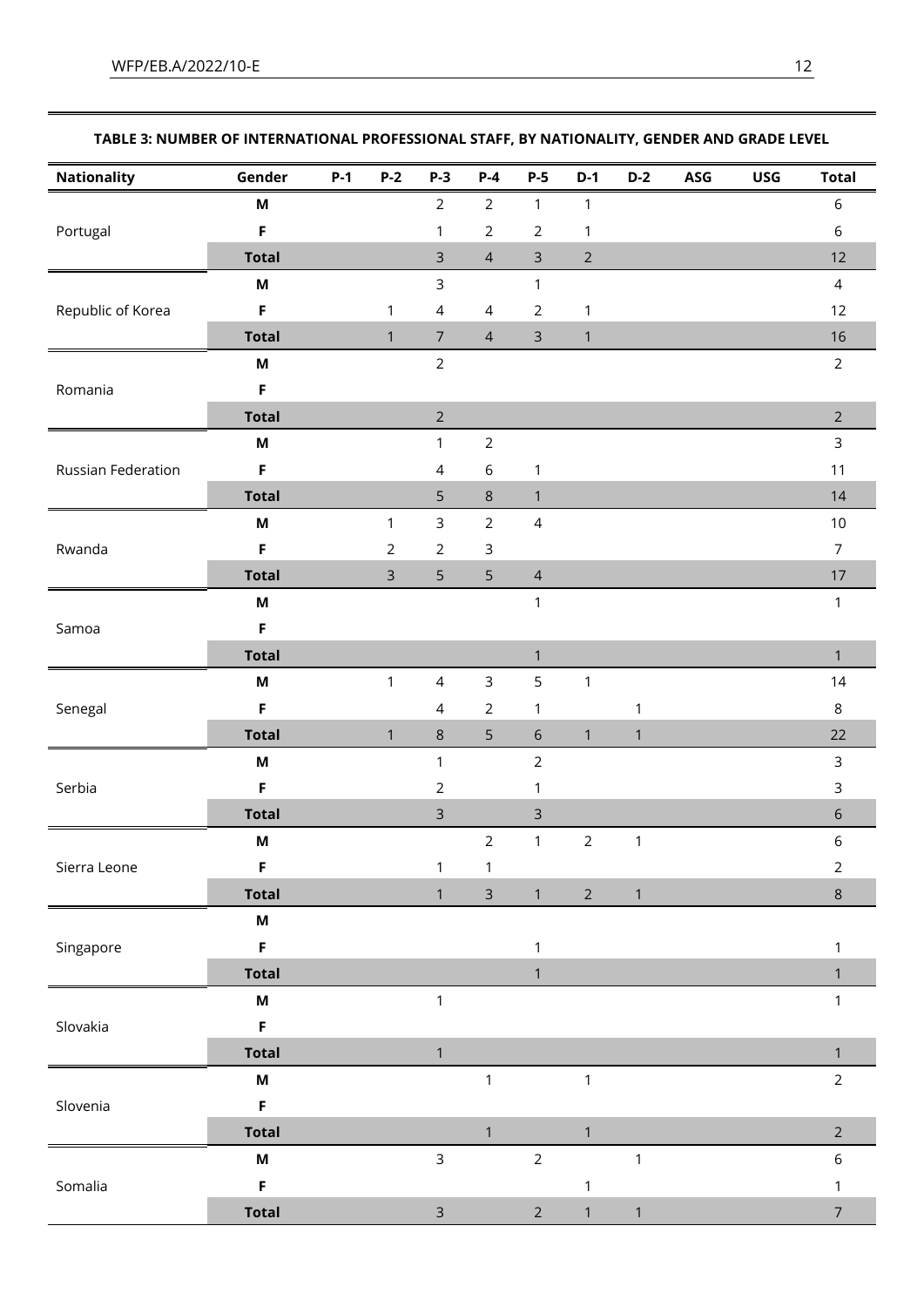| <b>Nationality</b>         | Gender                    | $P-1$ | $P-2$          | <b>P-3</b>     | $P-4$          | $P-5$          | $D-1$          | $D-2$          | ASG          | <b>USG</b> | <b>Total</b>   |
|----------------------------|---------------------------|-------|----------------|----------------|----------------|----------------|----------------|----------------|--------------|------------|----------------|
|                            | M                         |       |                | $\mathbf{1}$   | $\mathsf{3}$   | $\overline{2}$ |                |                |              |            | 6              |
| South Africa               | $\mathsf F$               |       |                | $\sqrt{2}$     | $\overline{2}$ |                |                |                |              |            | $\overline{4}$ |
|                            | <b>Total</b>              |       |                | $\mathsf{3}$   | 5              | $\overline{2}$ |                |                |              |            | 10             |
|                            | $\boldsymbol{\mathsf{M}}$ |       |                | $\overline{3}$ | $\overline{2}$ |                |                |                |              |            | 5              |
| South Sudan                | F                         |       |                |                |                |                |                |                |              |            |                |
|                            | <b>Total</b>              |       |                | $\mathsf 3$    | $\overline{2}$ |                |                |                |              |            | 5              |
|                            | M                         |       |                | $\mathsf{3}$   | $\,$ 6 $\,$    | 4              |                |                |              |            | 13             |
| Spain                      | F                         |       | $\mathbf{1}$   | $\,8\,$        | $\overline{7}$ | $\mathsf 3$    | $\overline{2}$ | $\mathbf{1}$   |              |            | 22             |
|                            | <b>Total</b>              |       | $\mathbf{1}$   | 11             | 13             | $\overline{7}$ | $\overline{2}$ | $\mathbf{1}$   |              |            | 35             |
|                            | M                         |       |                |                |                |                |                |                |              |            |                |
| Sri Lanka                  | $\mathsf F$               |       |                |                | $\mathbf{1}$   |                |                |                |              |            | $\mathbf{1}$   |
|                            | <b>Total</b>              |       |                |                | $\mathbf{1}$   |                |                |                |              |            | $\mathbf{1}$   |
|                            | M                         |       |                |                |                |                |                |                |              |            |                |
| State of Palestine         | $\mathsf F$               |       |                | $\mathbf{1}$   |                |                |                |                |              |            | $\mathbf{1}$   |
|                            | <b>Total</b>              |       |                | $\mathbf{1}$   |                |                |                |                |              |            | $\mathbf{1}$   |
| Sudan                      | $\boldsymbol{\mathsf{M}}$ |       | $\overline{2}$ | $\sqrt{6}$     | $\mathsf 9$    | $\mathbf{1}$   | $\mathbf{1}$   | $\mathbf{1}$   | $\mathbf{1}$ |            | 21             |
|                            | $\mathsf F$               |       | $\mathbf{1}$   | $\mathbf{1}$   | $\overline{2}$ | $\mathbf{1}$   |                |                |              |            | 5              |
|                            | <b>Total</b>              |       | $\mathsf{3}$   | $\overline{7}$ | 11             | $\overline{2}$ | $\mathbf{1}$   | $\mathbf{1}$   | $\mathbf{1}$ |            | 26             |
|                            | M                         |       |                | $\overline{3}$ | 5              | 6              |                |                |              |            | 14             |
| Sweden                     | F                         |       |                |                | 1              | $\overline{c}$ |                | 1              |              |            | $\overline{4}$ |
|                            | <b>Total</b>              |       |                | $\overline{3}$ | $\sqrt{6}$     | $\,8\,$        |                | $\mathbf{1}$   |              |            | 18             |
|                            | M                         |       |                | $\mathbf{1}$   | $\mathbf{1}$   | $\mathsf{3}$   | $\overline{2}$ | $\mathbf{1}$   |              |            | 8              |
| Switzerland                | $\mathsf F$               |       |                | $\sqrt{2}$     | 5              |                |                | 1              |              |            | 8              |
|                            | <b>Total</b>              |       |                | $\overline{3}$ | $\sqrt{6}$     | $\mathsf{3}$   | $\overline{2}$ | $\overline{2}$ |              |            | 16             |
|                            | M                         |       | $\overline{4}$ | $\overline{4}$ | $\mathsf{3}$   |                |                |                |              |            | $11$           |
| Syrian Arab Republic       | F                         |       | $\mathbf{1}$   | $\overline{4}$ |                | $\mathbf 1$    |                |                |              |            | $\,$ 6 $\,$    |
|                            | <b>Total</b>              |       | 5              | $\,8\,$        | $\overline{3}$ | $\mathbf{1}$   |                |                |              |            | 17             |
|                            | M                         |       |                | $\overline{2}$ | $\mathsf{3}$   |                |                |                |              |            | 5              |
| Tajikistan                 | $\mathsf F$               |       |                | $\mathbf{1}$   | $\overline{2}$ |                |                |                |              |            | $\mathsf{3}$   |
|                            | <b>Total</b>              |       |                | $\mathsf{3}$   | 5              |                |                |                |              |            | $\,8\,$        |
|                            | M                         |       |                | $\mathbf{1}$   |                |                |                |                |              |            | $\mathbf{1}$   |
| Thailand                   | F                         |       |                |                | $\overline{4}$ | 3              |                |                |              |            | $\overline{7}$ |
|                            | <b>Total</b>              |       |                | $\mathbf{1}$   | $\overline{4}$ | $\mathsf{3}$   |                |                |              |            | $\,8\,$        |
|                            | $\boldsymbol{\mathsf{M}}$ |       |                | $\mathbf{1}$   | $\overline{2}$ | $\mathbf{1}$   |                | $\mathbf{1}$   |              |            | 5              |
| Togo                       | F                         |       |                |                | 1              |                |                |                |              |            | 1              |
|                            | <b>Total</b>              |       |                | $\mathbf{1}$   | $\mathsf{3}$   | $\mathbf{1}$   |                | $\mathbf{1}$   |              |            | $\sqrt{6}$     |
|                            | M                         |       |                |                |                |                |                |                |              |            |                |
| <b>Trinidad and Tobago</b> | $\mathsf F$               |       |                | $\mathbf{1}$   |                |                |                |                |              |            | 1              |
|                            | <b>Total</b>              |       |                | $\mathbf{1}$   |                |                |                |                |              |            | $\mathbf{1}$   |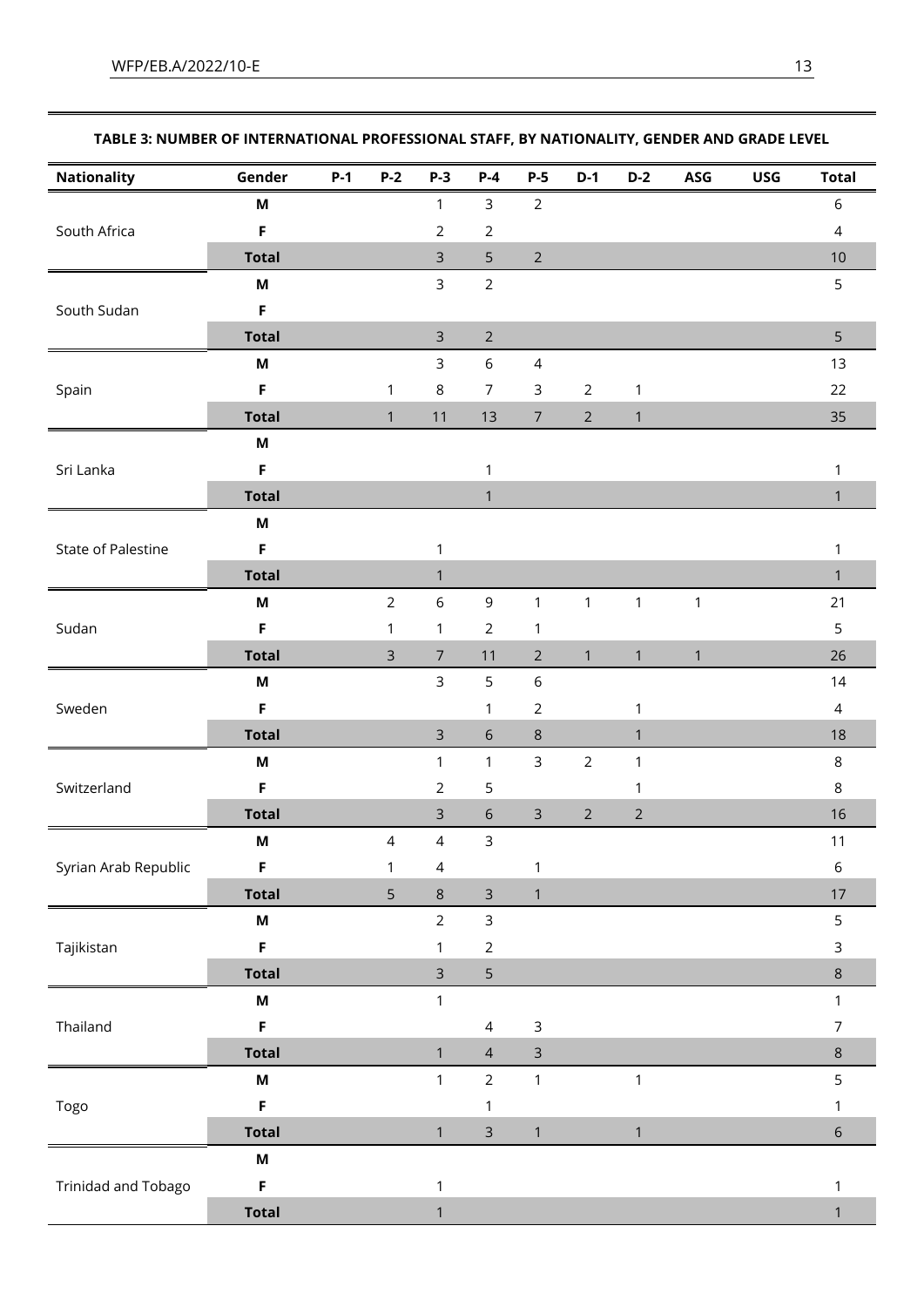| <b>Nationality</b>                    | Gender       | $P-1$ | $P-2$          | $P-3$          | $P-4$          | $P-5$          | $D-1$            | $D-2$          | ASG          | <b>USG</b>   | <b>Total</b>   |
|---------------------------------------|--------------|-------|----------------|----------------|----------------|----------------|------------------|----------------|--------------|--------------|----------------|
|                                       | M            |       |                |                | 1              | $\mathbf{1}$   |                  |                |              |              | $\overline{2}$ |
| Tunisia                               | F            |       |                | 1              |                | 1              | $\mathbf{1}$     |                |              |              | 3              |
|                                       | <b>Total</b> |       |                | $\mathbf{1}$   | $\mathbf{1}$   | $\overline{2}$ | $\mathbf{1}$     |                |              |              | 5              |
|                                       | M            |       |                |                | 1              | $\mathbf{1}$   |                  |                |              |              | $\overline{2}$ |
| Turkey                                | F            |       | $\mathbf{1}$   | $\mathbf 1$    |                |                |                  |                |              |              | $\overline{2}$ |
|                                       | <b>Total</b> |       | $\mathbf{1}$   | $\mathbf{1}$   | $\mathbf{1}$   | $\mathbf{1}$   |                  |                |              |              | $\overline{4}$ |
|                                       | M            |       |                | 11             | $\overline{7}$ | $\overline{2}$ | $\mathbf{1}$     |                |              |              | 21             |
| Uganda                                | F            |       | $\mathbf{1}$   | $\overline{7}$ | 6              | 3              | 1                |                |              |              | 18             |
|                                       | <b>Total</b> |       | $\mathbf{1}$   | 18             | 13             | 5              | $\sqrt{2}$       |                |              |              | 39             |
|                                       | M            |       |                | $\mathbf{1}$   | $\mathsf{3}$   | $\mathbf{1}$   |                  |                |              |              | 5              |
| Ukraine                               | F            |       |                | 1              |                |                | $\overline{2}$   |                |              |              | 3              |
|                                       | <b>Total</b> |       |                | $\overline{2}$ | $\mathsf{3}$   | $\mathbf{1}$   | $\overline{2}$   |                |              |              | 8              |
| United Kingdom of                     | M            |       |                | 9              | 19             | $11$           | $\boldsymbol{7}$ | 5              |              |              | 51             |
| Great Britain and                     | F            |       | 5              | 11             | 14             | 5              | $\overline{2}$   | 3              |              |              | 40             |
| Northern Ireland                      | <b>Total</b> |       | 5              | 20             | 33             | 16             | $\mathsf 9$      | $\,8\,$        |              |              | 91             |
|                                       | M            |       |                | $\overline{2}$ | $\mathbf{1}$   |                |                  |                |              |              | 3              |
| United Republic of<br>Tanzania        | F            |       |                | $\mathbf{1}$   | $\overline{2}$ | $\mathbf{1}$   |                  |                |              |              | $\overline{4}$ |
|                                       | <b>Total</b> |       |                | $\mathsf{3}$   | $\mathsf{3}$   | $\mathbf{1}$   |                  |                |              |              | $\overline{7}$ |
|                                       | M            |       | $\overline{2}$ | $\overline{7}$ | 24             | 13             | $\,$ 6 $\,$      | $\,$ 6 $\,$    |              | $\mathbf{1}$ | 59             |
| United States of<br>America           | F            |       | $\mathsf{3}$   | 20             | 25             | 19             | 10               | 1              | $\mathbf{1}$ |              | 79             |
|                                       | <b>Total</b> |       | 5              | 27             | 49             | 32             | 16               | $\overline{7}$ | $\mathbf{1}$ | $\mathbf{1}$ | 138            |
|                                       | M            |       |                |                |                | $\overline{2}$ |                  |                |              |              | $\overline{2}$ |
| Uruguay                               | F            |       |                | 1              |                |                |                  |                |              |              |                |
|                                       | <b>Total</b> |       |                | $\mathbf{1}$   |                | $\overline{2}$ |                  |                |              |              | $\mathsf{3}$   |
|                                       | M            |       |                |                |                |                |                  |                |              |              |                |
| Uzbekistan                            | F            |       |                | 1              |                |                |                  |                |              |              | 1              |
|                                       | <b>Total</b> |       |                | $\mathbf{1}$   |                |                |                  |                |              |              | 1              |
|                                       | M            |       |                |                |                |                |                  |                |              |              |                |
| Venezuela (Bolivarian<br>Republic of) | F            |       |                | 1              |                |                |                  |                |              |              | 1              |
|                                       | <b>Total</b> |       |                | $\mathbf{1}$   |                |                |                  |                |              |              | $\mathbf{1}$   |
|                                       | M            |       |                |                | $\overline{2}$ |                |                  |                |              |              | $\overline{2}$ |
| Viet Nam                              | F            |       |                |                |                |                |                  |                |              |              |                |
|                                       | <b>Total</b> |       |                |                | $\overline{2}$ |                |                  |                |              |              | $\overline{2}$ |
|                                       | M            |       |                | 1              | 1              |                |                  |                |              |              | $\overline{2}$ |
| Yemen                                 | F            |       |                |                |                |                |                  |                |              |              |                |
|                                       | <b>Total</b> |       |                | $\mathbf{1}$   | $\mathbf{1}$   |                |                  |                |              |              | $\overline{2}$ |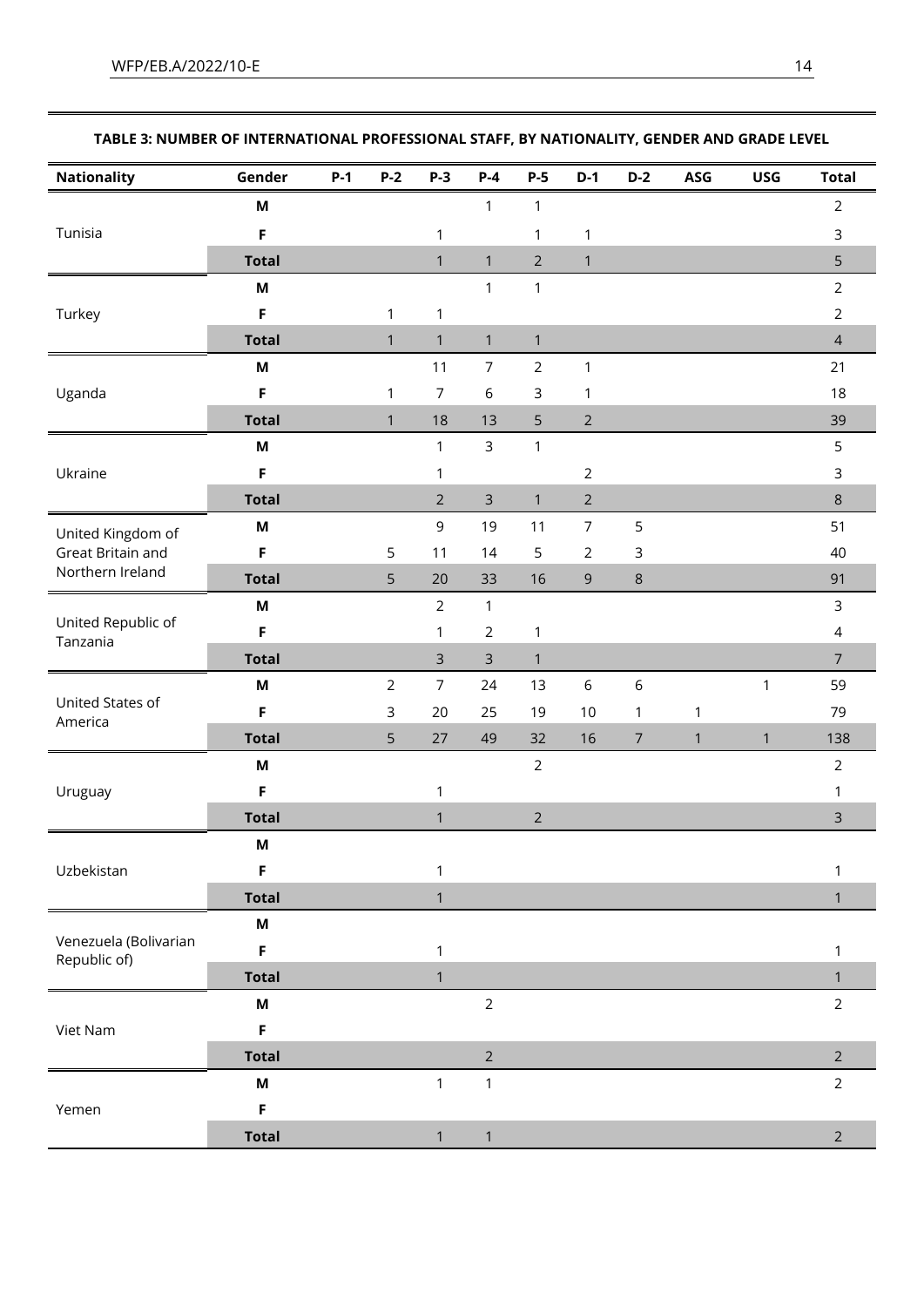| <b>Nationality</b> | Gender       | $P-1$ | P-2 P-3 | $P-4$         | $P-5$ | $D-1$ | $D-2$ | <b>ASG</b> | <b>USG</b> | <b>Total</b> |
|--------------------|--------------|-------|---------|---------------|-------|-------|-------|------------|------------|--------------|
| Zambia             | М            |       |         |               |       |       |       |            |            |              |
|                    |              |       |         |               | 2     |       |       |            |            |              |
|                    | <b>Total</b> |       |         | 6             | 3     |       |       |            |            |              |
| Zimbabwe           | M            |       | 8       |               |       |       |       |            |            | 18           |
|                    |              |       |         | $\mathcal{P}$ |       |       |       |            |            |              |
|                    | <b>Total</b> |       | 15      | 9             | 3     |       |       |            |            | 29           |

### **Staff distribution by hardship classification and duty station**

4. Of 1,882 international professional staff, 454 (24.1 percent) were located in D or E hardship duty stations (figure 2).



### **Figure 2: International professional staff by hardship classification (excluding JPOs)**

*Notes*:

- Duty station hardship classification is set by the International Civil Service Commission. H duty stations are headquarters or similarly designated locations. Duty stations are categorized from A to E with A being duty stations that pose the least hardship. In determining the degree of hardship, consideration is given to safety and security, healthcare, housing, climate, isolation and the availability of basic amenities of life.
- Staff on special status includes staff on leave without pay or on loan or secondment to other agencies.

# **Staff retirement forecast**

5. In 2021, 13 international professional staff retired. Between 2022 and 2024, 79 (4.2 percent) of 1,882 staff will be reaching the mandatory retirement age of 65 (figure 3).